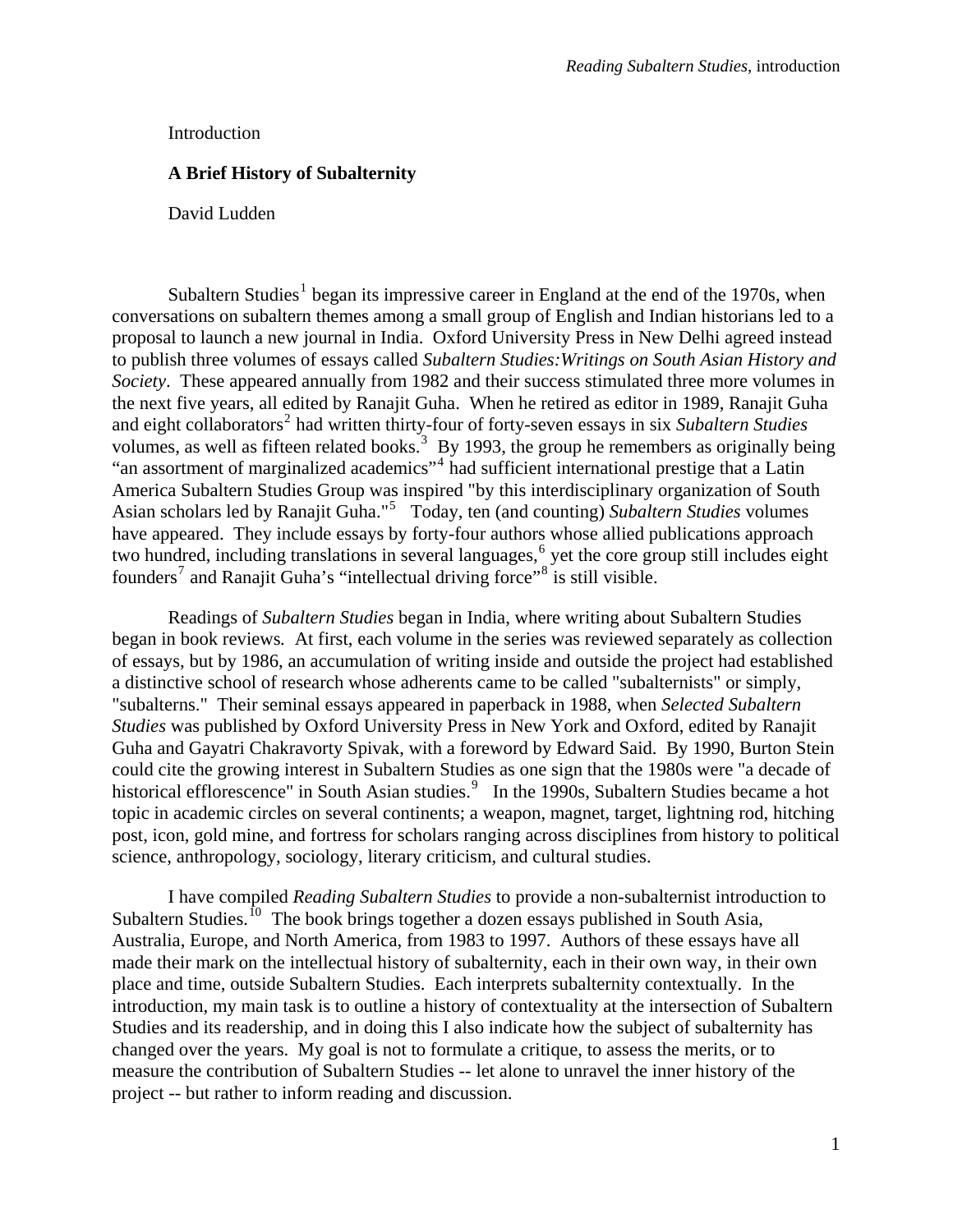Subaltern Studies does not mean today what it meant in 1982, 1985, 1989, or 1993. How did this change occur? Intellectual environments have changed too much to allow us to measure cause-and-effect in particular acts of writing and reading. Change has occurred inside the Subaltern Studies project, but ambiguously, as we will see, and how much internal change is cause or effect of external change is unknowable, because inside and outside, subaltern subjects have been reinvented disparately. When approaching the intellectual history of subalternity, it will not do to imagine that *Subaltern Studies* dropped a weighty stone into a quiet pond, or to trace the influence of teachers and students, or to speculate that cutting-edge ideas have dispersed globally like news on the internet. This book proposes instead that a compact but complex history of reading and writing has constituted the subject of subalternity in a widening world of scholarship, where some readers accept and others reject the claim that Subaltern Studies represents the real substance of subalternity, even in India. The intellectual history of subalternity has emerged outside and in opposition to Subaltern Studies as much as inside it.

Academic work on subaltern themes quickly detached subalternity from its various inventors. Migrations of reading dispersed research on subaltern themes connected by circulating terminologies, arguments, and texts. As we will see, outside forces moulded the project itself, and its own institutional boundaries have always been permeable. Its internal coherence has been less intellectual than personal and more formal than substantive, being composed primarily by group loyalties and by invitations to join Subaltern Studies activities. Intellectual cohesiveness has never been a project priority, as the leaders often say, and it has appeared primarily in solidarity against critics. Outsiders have built outer walls for Subaltern Studies and landscaped its environment to dramatize its distinctiveness. Respondents, interlocutors, interpreters and translators have worked with Subaltern Studies material and redefined it by writing about it differently. Insiders have become outsiders. Outsiders have become insiders. Outsiders doing independent work on subaltern themes have embraced Subaltern Studies as a kindred project, for example, in a 1994 collection of essays in the *American Historical Review*. [11](#page-26-1)

This book provides a reference guide for reading Subaltern Studies in a world context, and most of that context is outside India, though *Subaltern Studies* and essays reprinted here primarily concern India. Subaltern Studies occupies a subject position inside India, but is written for readers everywhere. Outside India, it is often the only brand of Indian history that readers know by name, but other brands are more powerful. National narratives, orientalist images, ethnic stereotypes, and Hindu majoritarianism are vastly more influential.<sup>[12](#page-26-1)</sup> In opposition to these, subalterns have made little headway. Readings of the Indian history contained in Subaltern Studies are inflected variously by national contexts in the world of globalisation. Peter Gran argues, for instance, that in India, Subaltern Studies is *read against* liberalism, Marxism, and "religious fascism," whereas in the US, its "principal novelty" is its ability to represent India by being *read into* ideologies of difference and otherness.[13](#page-26-1) Though globalisation circulates texts and ideas around the world, it nonetheless divides reading environments. In the US, readers are generally encouraged to think about cultures in essentialist terms, in the ethnographic present; to see colonialism and nationalism as cultural phenomena; to disdain Marxism; and to distance academic work from partisan politics, a separation that bolsters academic credibility. But in South Asia, cultural change preoccupies scholars and activists, colonialism includes capitalist imperialism (which is still at work in the world of globalisation),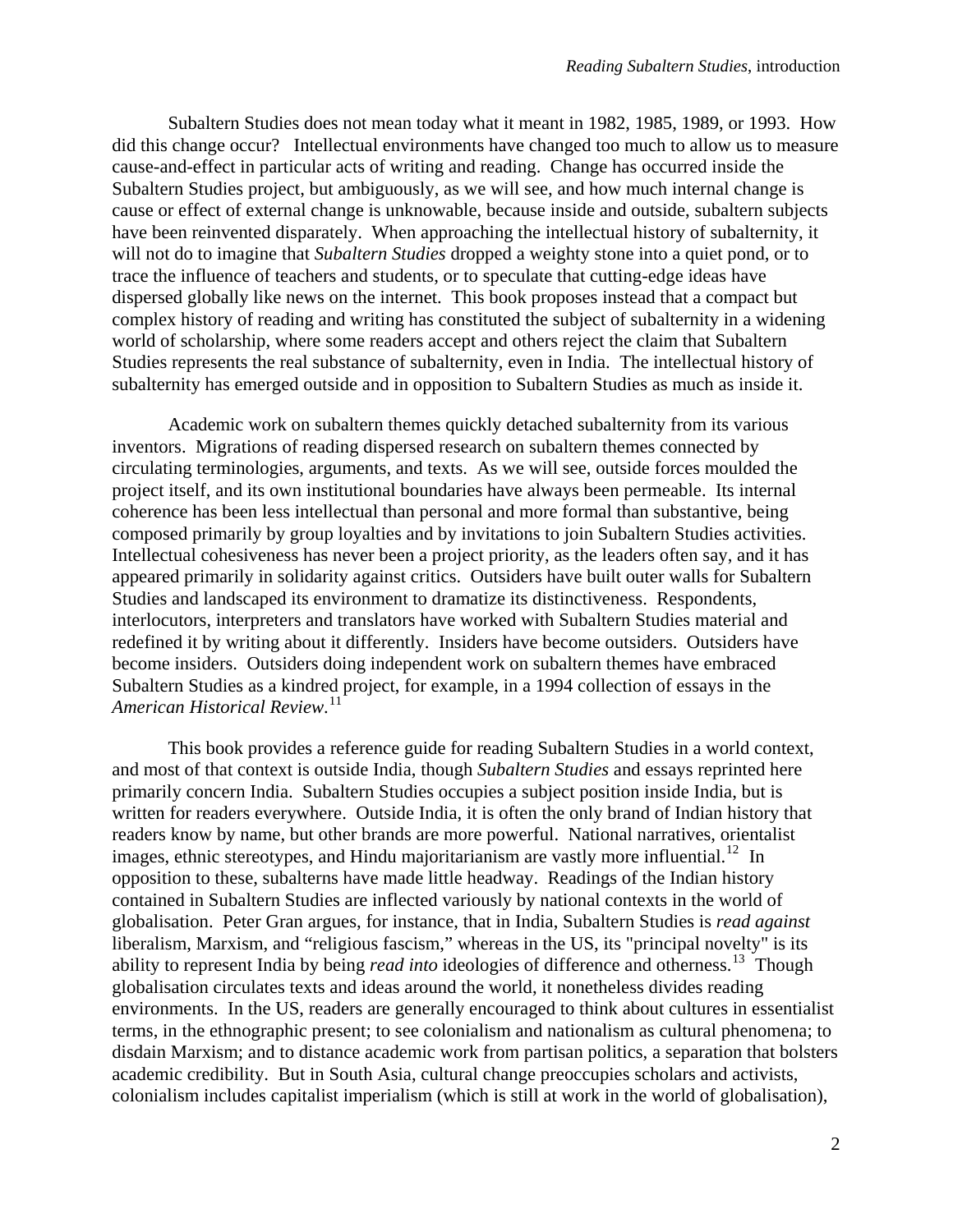Marxism is alive, and most scholars embrace politics in one form or another as a professional responsibility of citizenship. Such contextual differences differentiate readings of subalternity. To map the whole world of contested meanings lies far beyond the scope of this book, which endeavours, more modestly, to locate Subaltern Studies in the context of relevant Englishlanguage scholarship.

## **Historical Origins: Insurgency, Nationalism, and Social Theory**

In the last forty years, scholars have produced countless studies of societies, histories, and cultures "from below" which have dispersed terms, methods, and bits of theory used in Subaltern Studies among countless academic sites. Reflecting this trend, the 1993 edition of *The New Shorter Oxford English Dictionary* included "history" for the first time as a context for defining "subaltern." The word has a long past. In late-medieval English, it applied to vassals and peasants. By 1700, it denoted lower ranks in the military, suggesting peasant origins. By 1800, authors writing "from a subaltern perspective" published novels and histories about military campaigns in India and America; and G.R.Gleig (1796-1888), who wrote biographies of Robert Clive, Warren Hastings, and Thomas Munro, mastered this genre. The Great War provoked popular accounts of subaltern life in published memoirs and diaries; and soon after the Russian Revolution, Antonio Gramsci (1891- 1937) began to weave ideas about subaltern identity into theories of class struggle. Gramsci was not influential in the English-reading world, however, until Raymond Williams promoted his theory in 1977, well after translations of *The Modern Prince* (1957) and *Prison Notebooks* (1966) had appeared.<sup>[14](#page-26-1)</sup> By 1982, Gramsci's ideas were in wide circulation.<sup>[15](#page-26-1)</sup> Ironically, though Gramsci himself was a Communist activist whose prison notes were smuggled to Moscow for publication and translation, scholars outside or opposed to Communist parties (and to Marxism) have most ardently embraced his English books (as well as those of the Frankfurt School).

Subaltern Studies deployed some of Gramsci's ideas<sup>[16](#page-26-1)</sup> at a critical juncture in historical studies. By the late 1970s, a rapid decline in state-centred historical research had already occurred and social history "from below" was flourishing. E.P.Thompson's 1963 book, *The making of the English working class*, [17](#page-26-1) is often cited as an inspiration for the growing number of "bottom up" studies of people whose history had been previously ignored.*[18](#page-26-1)* By 1979, women's history was popular enough in the U.S. to merit source books and guides to research..<sup>[19](#page-26-1)</sup> In 1982, Eric Wolf published what can be called the first global history from below.<sup>[20](#page-26-1)</sup> In South Asia, the history of subaltern groups was thriving, though they were not called that then.<sup>[21](#page-26-1)</sup> In the seventies, two new journals featuring studies of South Asian peasants had begun publishing in the US and UK.<sup>[22](#page-26-1)</sup> Hundreds of titles on rural history had appeared.<sup>[23](#page-26-1)</sup> In 1976, Eric Stokes announced the "return of the peasant" to colonial history.<sup>[24](#page-26-1)</sup> Guides to sources promoted more local research.<sup>[25](#page-26-1)</sup>

Insurgency attracted special attention. In India, the 1857 centenary had stimulated new histories of rebellion, some directly inspired by rebels like Kattabomman Nayakkar,<sup>[26](#page-26-1)</sup> whose epic of resistance to British rule had been reproduced in many popular media, including cinema.[27](#page-26-1) Romantic heroism attached to old rebel histories, but in addition, the sixties and seventies raised concern about revolution in the present. Even the Indian Home Ministry feared revolution.<sup>[28](#page-26-1)</sup> In this context, more scholars took up studies of insurrection. N.G.Ranga and L.Natarajan pioneered this field, decades before,<sup>[29](#page-26-1)</sup> and elements of its intellectual history go back to the twenties, when early Indian studies of Indian rebels sought to recuperate insurgent mentalities.<sup>[30](#page-26-1)</sup> Indigenous Indian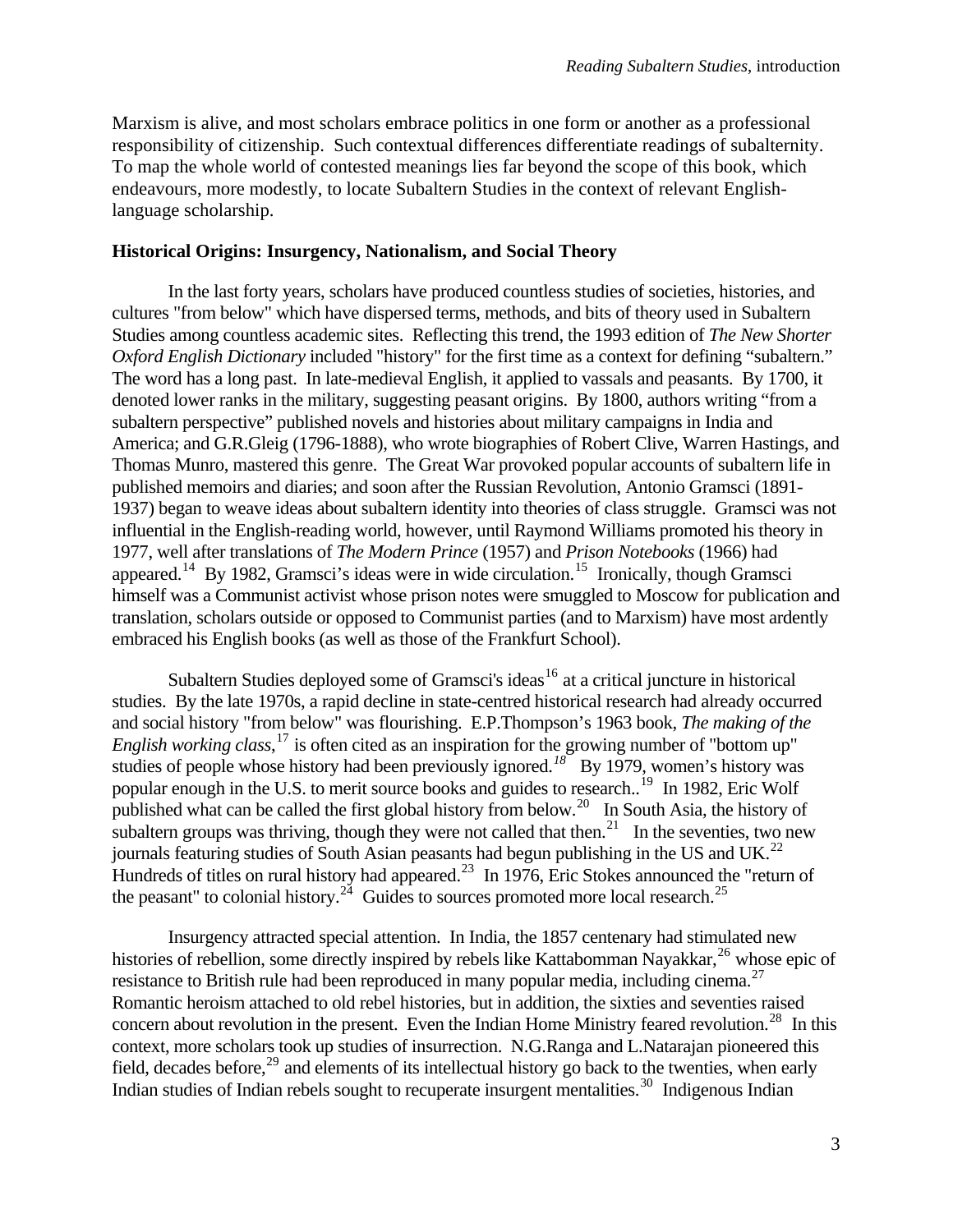theories of peasant revolt had emerged in the thirties, among communists and in the Kisan Sabha, <sup>[31](#page-26-1)</sup> but in the sixties, the academic study of insurrection came into its own, when Hamza Alavi theorised peasant revolution,<sup>[32](#page-26-1)</sup> Stephen Fuchs explored tribal messianism,<sup>[33](#page-26-1)</sup> J.C.Jha studied Kol rebellions,  $34$  and Muin-ud-din Ahmad Khan studied early Fara'Idi rebels in Bengal.  $35$  In the seventies, the upward trend in research on popular insurgency accelerated: highlights include work by K.K.Sengupta, B.B.Chaudhuri, and S.K.Sen on rebels in Bengal  $^{36}$  $^{36}$  $^{36}$ ; V.Raghavaiah's work on tribal revolts (published by the Andhra Rastra Adimajati Sevak Sangh)<sup>[37](#page-26-1)</sup>; Ghanshyam Shah's early studies of Gujarat<sup>[38](#page-26-1)</sup>; a flurry of work on Mappillai revolts in Malabar<sup>[39](#page-26-1)</sup>; Kathleen Gough and Hari Sharma's path breaking *Imperialism and Revolution in South Asia*[40](#page-26-1); and A.R.Desai's masterful collection, *Peasant Struggles in India*. [41](#page-26-1)

When the founders of Subaltern Studies first met in England at the end of the seventies, they were surrounded by decades of research on history from below and on insurgency in colonial India. Sumit Sarkar used it to write a new kind of national history text with popular movements at centre stage; and his landmark 1983 book, *Modern India, 1885-1947*, [42](#page-26-1) also conveys the intensity of debates at the time by starting off with a thumping critique of historians (mostly at Cambridge University) who comprised the so-called Cambridge School. of South Asian history. Following the appearance of Anil Seal's *The Emergence of Indian Nationalism: Competition and Collaboration in the Later Nineteenth Century*, <sup>[43](#page-26-1)</sup> they had been hard at work unpacking the politics of Indian nationalism at the local, regional, and national levels.<sup>[44](#page-26-1)</sup> In 1979, Tapan Raychaudhuri captured his critique of their work in the phrase, "animal politics,"<sup>[45](#page-26-1)</sup> but we can now appreciate that Cambridge scholars had opened the historical study of political institutions in South Asia by exploring the agency of individuals, formation of cliques, and power of specific class interests inside political parties and factions. [46](#page-26-1) They had also begun to integrate studies of politics *before and after* 1947. Their timing was critical, for a Cambridge "school" developed around the study of Indian national politics just when disillusionment with India's national government was deepening. A major transition in political culture was underway, which entailed new interpretations of the national past; and not only in India, as we will see. At the same time, the international expansion of historical studies fostered new schools of specialization that defined themselves by opposition to one another.  $47$  Its critics actually named the Cambridge School and made it seem more a "school" than it was. Provocation became its legacy. Nationality had become a pivotal subject of contention and Cambridge had sparked controversy about two questions that stood out above others: What is the role of culture in nationalism? and What is the relationship between states and popular politics? On both questions, debates raged in the early days of the Iranian revolution, when Mujahedin fought Soviets in Afghanistan and Antonio Gramsci, Jurgen Habermas, and Michel Foucault were beginning to influence English writers. American historians castigated Cambridge inattention to Indian culture at a time when a "cultural school" of Indian history was developing around Bernard S. Cohn at the University of Chicago.<sup>[48](#page-26-1)</sup> Indian historians castigated Cambridge inattention to national ideals and popular forces. Cambridge had drained radicalism and national resurgence from Indian political history just when they were attracting more attention from scholars who were concerned to chart new national trajectories.

Similar academic oppositions occurred elsewhere. One telling debate concerned Southeast Asia, where James C. Scott argued that anti-colonial revolutions expressed an insurgent peasantry's moral economy and Samuel Popkin countered that rational calculations motivated competing rebel groups.<sup>[49](#page-26-1)</sup> Scott's approach -- adapted from E.P.Thompson and George Rude<sup>[50](#page-26-1)</sup> and drawing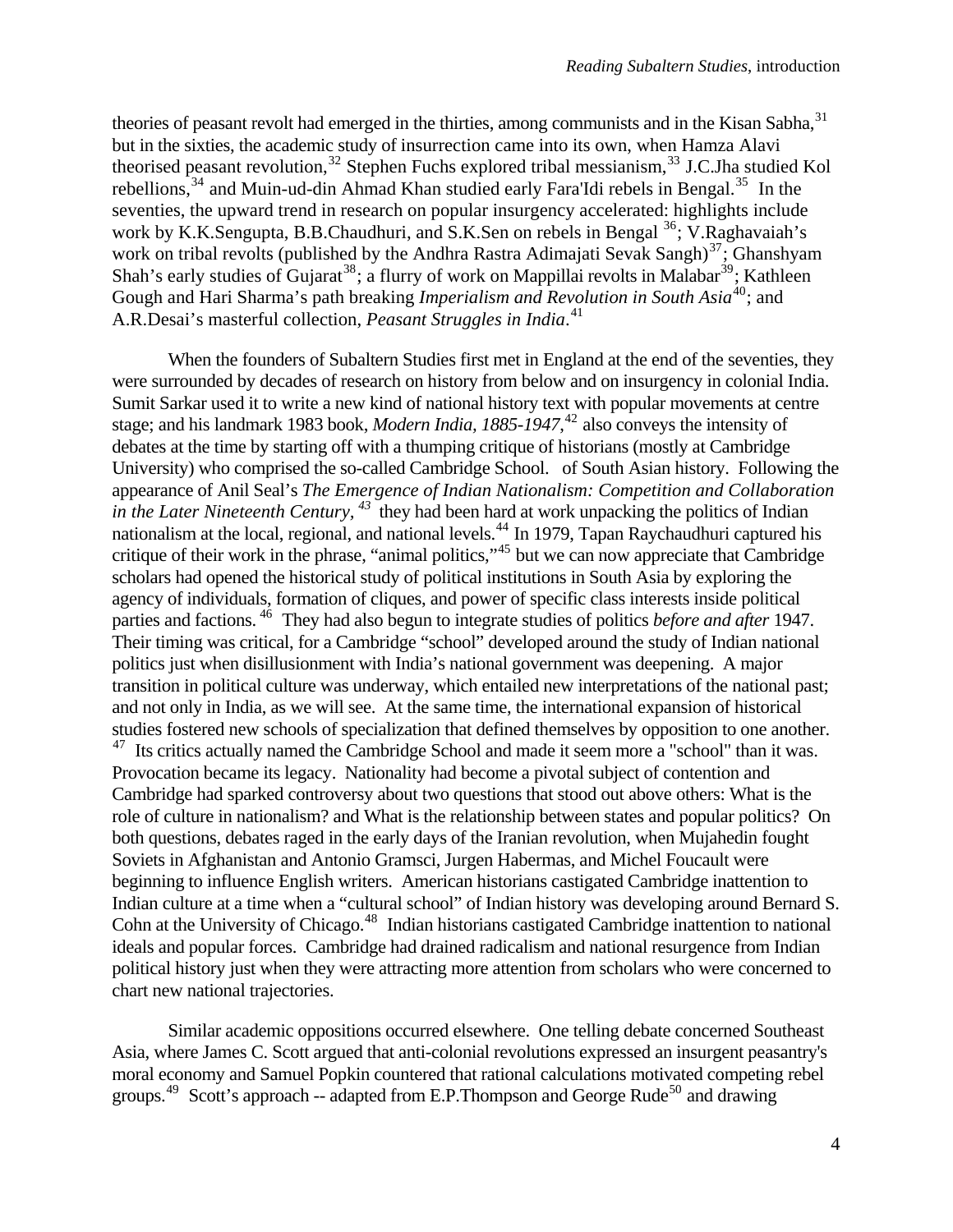liberally from theories of peasant struggles against global capitalism<sup>[51](#page-26-1)</sup> -- supported the idea that popular insurgency in British India emerged from enraged indigenous moral sensibilities. Sumit Sarkar argued on these lines to show that autonomous popular movements shaped Indian nationalism by provoking dialogue and tension with national leaders that produced various contingent outcomes. By contrast, Cambridge historians echoed Popkin and political anthropologist F.G.Bailey,<sup>[52](#page-26-1)</sup> who insisted that politics operate inside institutions that organise competition for power. From this theoretical perspective, class and other interest groups fought for power under the banner of nationalism at every level of the colonial system, and after 1947, they continued to struggle from above and below inside national regimes.

Historians were dividing along schisms in social theory into opposing schools that separated society and culture from state institutions and political economy. *Subaltern Studies* dramatized this division. So did Benedict Anderson's book, first published in 1983, *Imagined communities: reflections on the origin and spread of nationalism*, [53](#page-26-1) which abandoned class analysis, ignored state politics, and argued that cultural forces produced national identity and passion. By 1983, scholars were writing two kinds of national history: one, a people's history filled with native culture and popular insurgency; the other, an official history filled with elites and political parties. Nations and states were separating like oil and water. So were culture and political economy. A new kind of nationality was coalescing in a separate domain of popular experience, which was becoming increasingly isolated from state institutions and national elites.

But even so, when Ranajit Guha announced, in 1982, that "the politics of the people ... [form] ... an autonomous domain,"<sup>[54](#page-26-1)</sup> even those who agreed with him -- like Sumit Sarkar, who soon joined the project -- still assumed that diverging domains of nationality were connected. After all, this connection sustained the possibility of radical change, even revolution. In the seventies, this *possibility* had become a serious problem, because state institutions had remained substantially *unchanged* despite many decades of popular insurgency, nationalist agitation, and tumultuous independence not only in 1947 (India and Pakistan) and 1948 (Sri Lanka) but also in the 1971 Bangladesh Liberation War. Modern states did not prevent rebellion, but insurgency had not become revolution. Why did nationalism provoke revolution in China and Vietnam, but not India? How do oppressed people take over governments? How do nations redesign states? Why not revolution in South Asia? These were pressing questions.

Opposing theories served opposing schools. In 1966, Barrington Moore had explained the lack of revolution in British India by accepting the wisdom of Indology and social theory that India's caste culture and self-contained village societies made revolution impossible.<sup>[55](#page-26-1)</sup> Traditionally localised social hierarchies formed a fragmented political base, impervious to class mobilisation, which the modern urban bourgeoisie had incorporated into a national system of electoral representation.[56](#page-26-1) Bolstering this argument, Louis Dumont's influential *Homo Hierarchicus: The Caste System and its Implications* (published in English in 1966) presented a comprehensive model of Indian civilisation based on the logic of caste.<sup>[57](#page-26-1)</sup> In this perspective, India's indigenous culture can sustain a diverse, fragmented, electoral democracy, but all insurgency is self-limiting. Class conflict could never engender revolutionary class solidarity. In fierce opposition to this line of argument, Hamza Alavi, A.R.Desai, Kathleen Gough and others asserted that theories of caste are ruling class ideology. High caste elites had always needed coercive power to keep low castes, peasants, workers, and tribal groups in place. Elites needed states to suppress revolution. National politics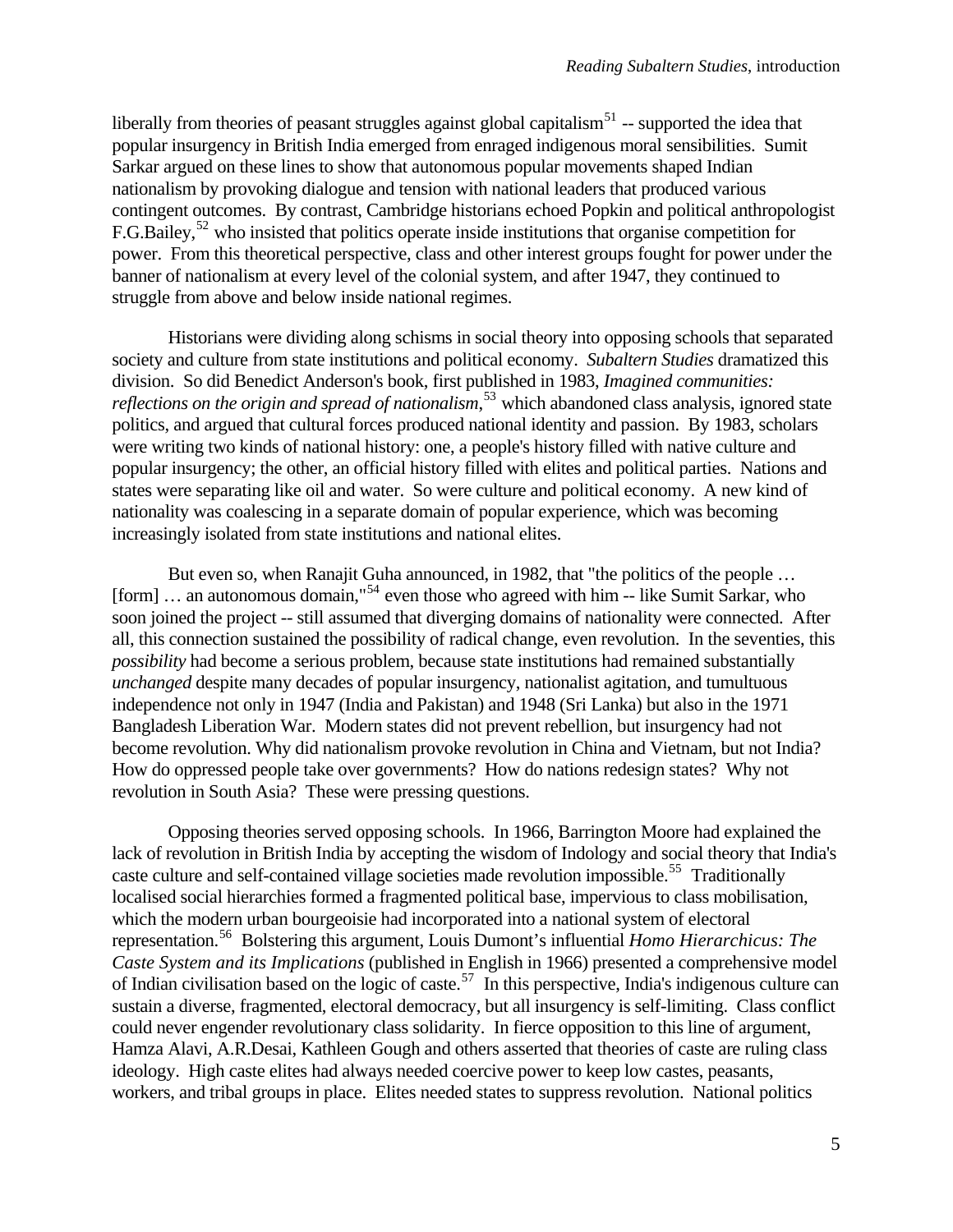had always included both popular insurgency and elite conservatism, struggling against one another, producing conflict-ridden political movements and state regimes. Despite the lack of revolution, significant social change, opposition to caste oppression, and class struggles by low caste and untouchable (Dalit) workers did occur, and in places like Tanjavur District, Tamil Nadu, local struggles led by Communists were potentially revolutionary.<sup>[58](#page-26-1)</sup>

#### **Shifting Ground: Nations, Politics, and Globalisation**

Subaltern Studies joined debates about insurgency and nationality<sup>[59](#page-26-1)</sup> at the breach between popular unrest and state power. The breach was widening at the time, in part because, despite rampant crises, dominant state institutions had managed to survive as though secure inside a mountain fortress high above the plains.<sup>[60](#page-26-1)</sup> Looking back from 1980 into the decades before 1947, historians were busy exploring *dis*-connections between official nationalism and popular movements. Muslims had acquired a separate political history <sup>[61](#page-26-1)</sup> that became more prominent in the context of Hindu majoritarianism.<sup>[62](#page-26-1)</sup> Regional movements became prominent – and most thoroughly studied by Cambridge historians<sup>[63](#page-26-1)</sup> -- after the 1956 reorganisation of Indian states along linguistic lines.<sup>[64](#page-26-1)</sup> But communalism and regionalism did not attract Subaltern Studies,  $65$  which instead focused on the separation of political strata. D.N.Dhanagare, Majid Siddiqi, and Gyanendra Pandey had already published books on splits between the Indian National Congress and peasant movements.<sup>[66](#page-26-1)</sup> Sumit Sarkar's *Modern India* gave workers' and peasants' movements more autonomous political space than any history text had ever done before. Ranajit Guha's *Elementary Aspects of Peasant Insurgency* depicted tribal revolts as completely separate from nationalism, inside a subaltern space, below. *Subaltern Studies* entered the academic scene by asserting the complete autonomy of lower class insurgency.

The breach between popular and national history then expanded to vast proportions in the eighties and nineties. This changing intellectual climate has yet to be adequately historicized and can only be outlined here in the sketchiest manner. One key feature stands out when we recall that histories "from below" had originally emerged inside an intellectual fusion of historical research and national politics. Books like A.R.Desai's *Peasant Struggles in India* (1979) and *Agrarian Struggles in India After Independence* (1986) not only promoted the study of agrarian upheavals in the past, they also opposed the technocratic developmentalism of the Green Revolution and the status quo politics of cultural traditionalism.<sup>[67](#page-26-1)</sup> In South Asia, this kind of scholarship goes back to the 1870s, when a nationalist *academic* critique of empire inspired national *politics* and *history* at the same time. It is easy to forget how radical the intellectual work of the early Indian nationalists was in its day.[68](#page-26-1) A third generation of nationalists, including Jawaharlal Nehru and Mohandas Gandhi, built upon a long legacy of critical scholarship. Nehru used history to inform his politics, the way Gandhi used philosophy, and in 1930, when he became President of the All-India Congress Committee, Nehru announced an enduring theme in historical research by saying, "the great poverty and misery of the Indian People are due not only to foreign exploitation in India but also to the economic structure of society, which the alien rulers support so that their exploitation may continue*.*"[69](#page-26-1) Such pronouncements at the apex of nationalism stimulated many histories from below, which engaged the past to inform national debates about land reform, planning, local democracy, farm finance, industrialisation, and other topics of hot dispute.<sup>[70](#page-26-1)</sup> In this intellectual environment, history "below" embraced history "above." Gaps and failures separating levels and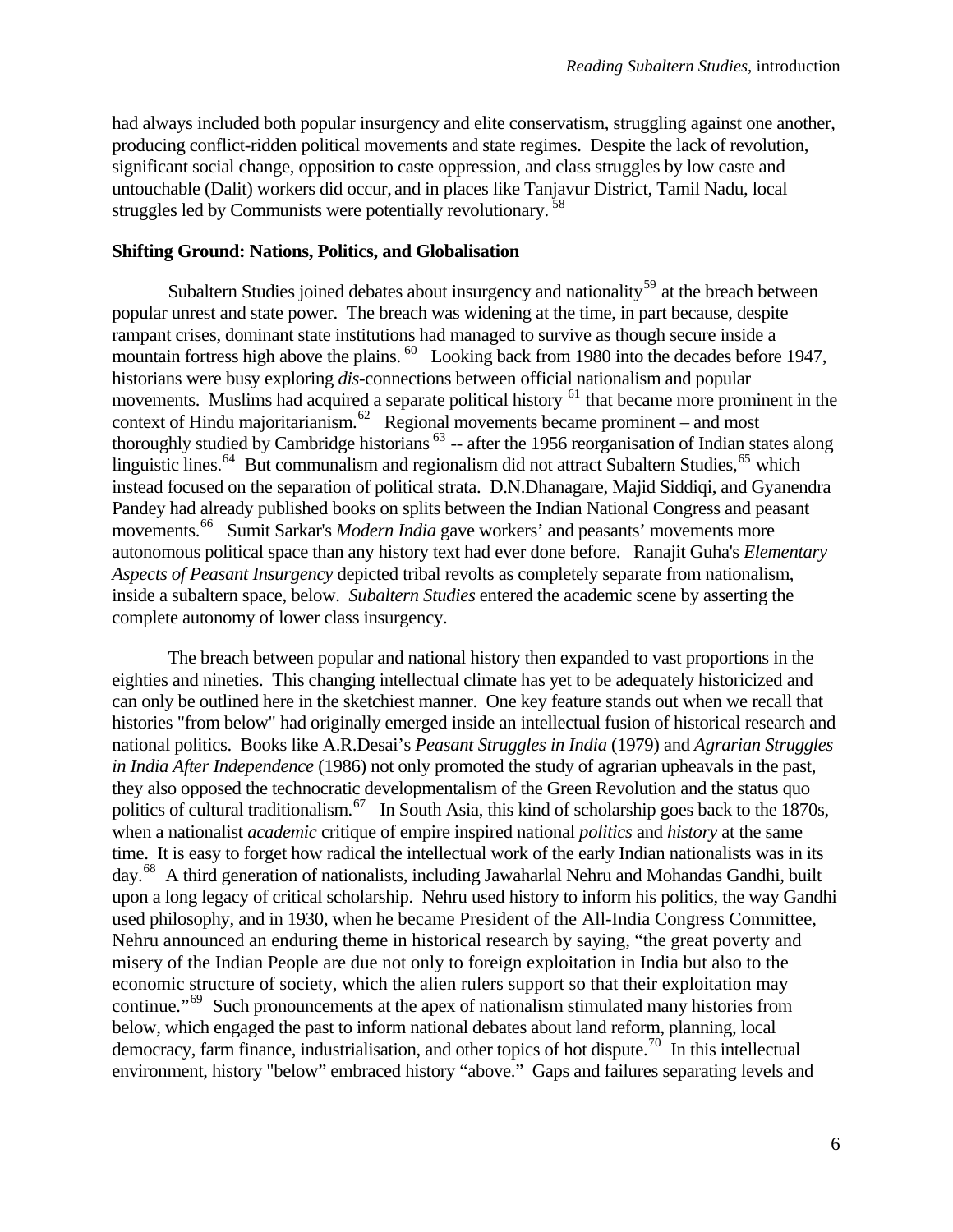types of national activity seemed to be conjunctural problems to be overcome within a unified national history.

After 1980, an expanding gulf between the histories of peoples and states ripped many old bonds between academics and politics. Scholars who claimed to speak for people who had been left out of nationalism marched away from scholars who continued to fuse popular history with national politics. Ranajit Guha accounts for his own alienation from nationalism by citing the early seventies' "drama of Naxalite clashes with the organs of the state and the violence of counterinsurgency measures."<sup>[71](#page-26-1)</sup> But more importantly for many others, Indira Gandhi's Emergency in 1975 made the Indian state blatantly dictatorial.<sup>[72](#page-26-1)</sup> As new popular movements arose from many quarters in India -- communal,  $^{73}$  $^{73}$  $^{73}$  regional,  $^{74}$  $^{74}$  $^{74}$  and expressing radical aspirations among women, peasants, workers, and tribal groups<sup>[75](#page-26-1)</sup> -- old nationalism lost legitimacy and the Left and the Right fought for its legacy. Popular resistance to state power became a prominent academic theme in the eighties. In 1986, James C. Scott's *Weapons of the Weak: Everyday Forms of Peasant Resistance* [76](#page-26-1) announced a broad move away from studies of revolution into the analysis of localised, personal resistance to the power of elites and states. Foucault's influence was spreading. By the nineties, an array of scholars inside and outside Subaltern Studies had made everyday resistance a basic feature of life in South Asia.<sup>[77](#page-26-1)</sup>

As the Cold War came to an end, critical attacks on the public sector widened what many scholars began to see as a permanent rift between people and states. Ronald Reagan and Margaret Thatcher fought to "get the state off our backs." The World Bank and IMF forced structural adjustment on poor countries to open their markets. Global capitalism fought states for power over national resources.[78](#page-26-1) Development theory sidelined governments and valorised Non-Governmental Organizations. Socialist regimes died from various causes; what became known as their "failure" came to symbolize state failure generally. In India, a new derogatory phrase entered political discourse, "Nehruvian socialism." Critics of state-led development stood up for the interests and cultures of the poor and marginalized.<sup>[79](#page-26-1)</sup> Constraints exerted by state power -theorized by most trenchantly by Foucault -- were discovered in development institutions once thought progressive.[80](#page-26-1) James C. Scott's third book made "seeing like a state" inefficient and implicitly oppressive.<sup>[81](#page-26-1)</sup> A critique of the modern logic supporting state authority ran through intellectual streams of globalisation as national boundaries were collapsing under transnational flows; as Indian economists pushed for India's liberalisation from Yale and Columbia; as supporters for Khalistan, Eelam, and Hindutva raised funds in England, Canada, and the US; and as global media produced glossy images of the Indian middle class for Indian consumption. Moishe Postone summarized the changing historical context by saying that a new historical phase began, sometime after 1973, "... apparently characterized by the weakening and partial dissolution of the institutions and centres of power that had been at the heart of the state-interventionist mode [of capitalist development]: national state bureaucracies, industrial labour unions, and physically centralized, state dependent capitalist firms."

Those institutions have been undermined in two directions: by the emergence of a new plurality of social groupings, organizations, movements, parties, regions, and subcultures on the one hand and by a process of globalization and concentration of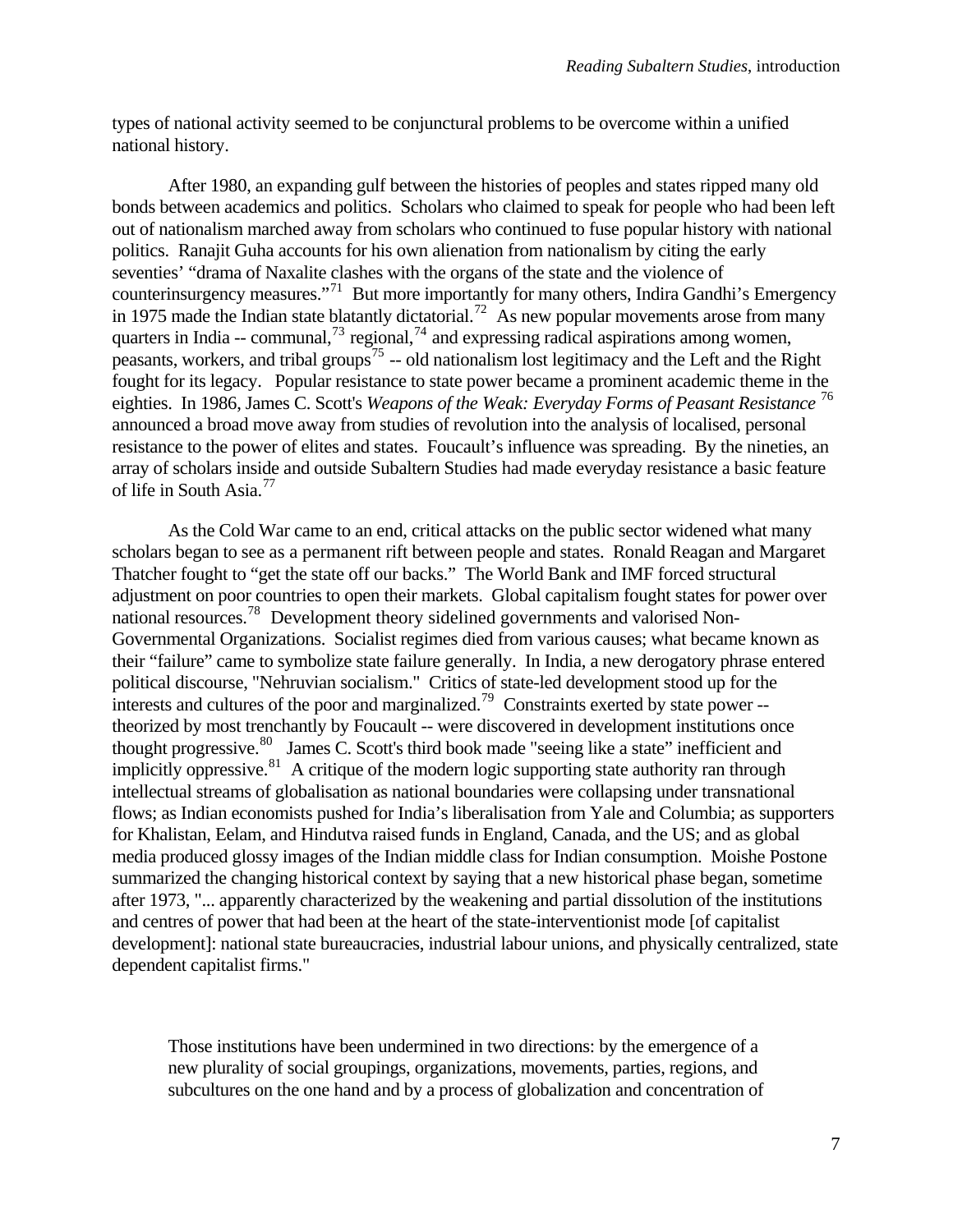capital on a new, very abstract level that is far removed from immediate experience and is apparently outside the effective control of the state machinery on the other. $82$ 

In this new context, the nation was being re-configured, re-imagined, re-theorised. Subaltern Studies became an original site for a new kind of history from below, a people's history free of national constraints, a post-nationalist re-imagining of the Indian nation on the underside, at the margins, outside nationalism. Subaltern India emerged in fragments during the eighties and nineties,<sup>[83](#page-26-1)</sup> and it changed form, as we will see; but from the outset, it rejected official nationalism and developed transnationally, as did its readership and its critical appreciation. It is the first international collaboration to make a sustained impact on South Asian studies, and its ideas are intricately tangled in recent world trends. In 1982, Ranajit Guha's assertion that the Indian nation had failed "to come into its own" evoked failed revolution, but by 1990, it had new connotations. The fragmentation of the Soviet Union, Eastern Europe, and the Balkans was widely said to be the failure of Marxism, communism, and socialism. Nehru's regime was said to have failed the Indian nation. The failure of the modern state pervaded academic writing. New approaches to nationality came forward. In 1983, Benedict Anderson's *Imagined Communities* sought to redress the failure of communists and Marxists to understand nationalism; and the rising prominence of his book in academic circles reflects a broad intellectual trend: political nationalism lost its grip on the historical imagination as nations were re-invented as "imagined communities."<sup>[84](#page-26-1)</sup>

Subaltern Studies also became entangled with efforts to re-imagine history itself, which became more compelling at Cold War's end. Thomas Haskell repeated a popular, typically hyperbolic, American cliché about this turning point for history when he said, "The bloody contest between capitalism and socialism unexpectedly came to an end in 1989 after a struggle that gripped the world for a century and a half."<sup>[85](#page-26-1)</sup> Eric Hobsbawm called 1989 the end of "the age of extremes" and said about the nineties that "citizens of the *fin de siecle* tapped their way through the global fog that surrounded them, into the third millennium ... certain ... that an era of history had ended." But, he said, "They knew very little else."<sup>[86](#page-26-1)</sup> Epistemologies and ways of knowing history came under scrutiny as social theory linguistic, literary turn. Cultural studies became increasingly prominent. Cultural criticism became cultural politics.<sup>[87](#page-26-1)</sup> Discursively deconstructing cultural power and recuperating everyday resistance became compelling projects for scholars who discovered the failures and betrayals of modernity, positivism, and the Enlightenment. Old empirical certainties of modernization, capitalist development, and national progress were disassembled in the radical newness of post-modern and post-colonial writing.<sup>[88](#page-26-1)</sup> The politics of language, media, and representations came of age in a world of globalisation.

### **Inventing Originality: Rejection, Crossroads, and New Departures**

The original substance of *Subaltern Studies* emerged from work-in-progress in the late seventies. Eleven authors in the first three volumes -- Shahid Amin, David Arnold, Gautam Bhadra, Dipesh Chakrabarty, N. K. Chandra, Partha Chatterjee, Arvind N. Das, David Hardiman, Stephen Henningham, Gyanendra Pandey, and Sumit Sarkar -- were doing close empirical work in social, economic, and political history. The leader of the project, Ranajit Guha, was different. A "difference of generations," he says, "sets me apart ... by at least twenty-five years,"[89](#page-26-1) but four other collaborators had also published books before  $1982$ .<sup>50</sup> His academic work sets him apart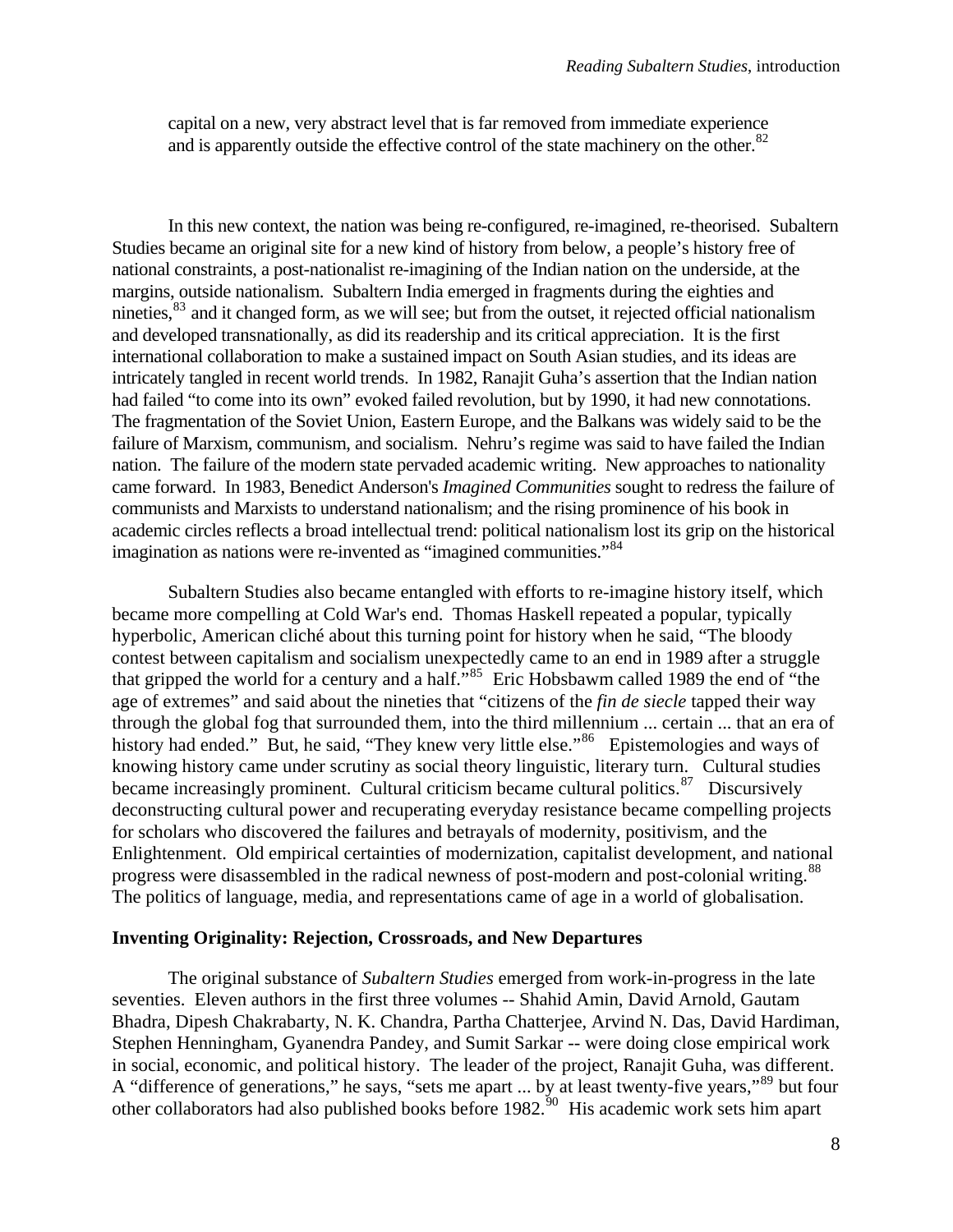as sharply. His first book, *A Rule of Property for Bengal: An Essay on the Idea of Permanent*  Settlement,<sup>[91](#page-26-1)</sup> was an intellectual history of colonial land policy.<sup>[92](#page-26-1)</sup> His published work in the seventies concerned intellectual trends surrounding one nineteenth century text,  $93$  and his second monograph, *Elementary Aspects of Peasant Insurgency* distilled data from studies of peasant revolts in the colonial period to evoke a theory of subaltern resistance. Since 1982, his major publications have appeared first in *Subaltern Studies*, with which he is most personally identified. In his accumulated writings, colonialism appears to be a single, unified, discursive structure of power inside a vast ethnographic present; and state institutions, texts, personnel, and discourse, including those of the nationalist movement, stand in stark opposition to subaltern India and its indigenous culture from the first day of British rule down to the rupture of *Subaltern Studies*. [94](#page-26-1) Ranajit Guha might be said to be the Louis Dumont of colonialism, which in his writing attains a comprehensive power like that of caste in *Homo Hierarchicus*.

By contrast, seven scholars listed by Ranajit Guha as members of the project since 1982 (Shahid Amin, David Arnold, Gautam Bhadra, Dipesh Chakrabarty, Partha Chatterjee, David Hardiman, and Gyanendra Pandey) began their careers doing specialised research on Uttar Pradesh, Bengal, Gujarat, and Tamil Nadu. Their continued collaboration has stabilised the project but they have worked separately and also published widely outside *Subaltern Studies*. They have not engaged in joint research or writing. A good metaphor would be a flock flying in formation, each author with his own compass, but all in tune. It would seem that over the years, their compass bearings have been set collectively in tune with Ranajit Guha's. They have flown collectively into currents of theory and research that were more his home territory than theirs when the project began. In addition to this close-knit group, the project includes an unruly band of thirty-six (and counting) other authors who have contributed essays to *Subaltern Studies*. They collaborate loosely. They include outsiders who became Collective members, insiders who left the project, and students who came up through the ranks. Each brings something specific. To cite a few exemplars, Sumit Sarkar stands for the project's early commitment to social history; Gayatri Chakravorty Spivak launched a literary turn in the mid-eighties (followed by Sudipta Kaviraj, Amitav Ghosh, Gyan Prakash, and others); and Julie Stephens, Susie Tharu, Kamala Visweswaran, Tejaswini Niranjana, among others, brought gender into view.<sup>[95](#page-26-1)</sup>

*Subaltern Studies* re-invented subalternity. In 1982, the term "subaltern" had little meaning in South Asian studies. Its conceptual emptiness at the time was underlined when Ranajit Guha quoted the *Concise Oxford Dictionary* on the first page of *Subaltern Studies I* and then remained silent on Gramsci's use of the term. Readers who responded to early volumes focused particularly on problems of defining "subaltern" in relation to Gramsci, which led to lively discussions outside *Subaltern Studies*.<sup>[96](#page-26-1)</sup> Bug the project actually made itself original by divorcing itself from Gramsci to invent a distinctively *Indian* subalternity.[97](#page-26-1) Guha also opened *Subaltern Studies* by declaring a clean break with most Indian historians, announcing the project's ambition "to rectify the elitist bias" in a field "dominated by elitism -- colonialist elitism and bourgeois-nationalist elitism." He did not elaborate, but his colonial elitists surely came from Oxford and Cambridge and his bourgeois-nationalist elites must include almost everyone else. Where the Marxists fit into his picture is unclear, but his brief discussion indicates that he believed colonialism spawned all historical writing about India before the rupture announced by *Subaltern Studies*. He suggests the same thing in *Elementary Aspects of Peasant Insurgency*: it begins by asserting that, "The historiography of peasant insurgency in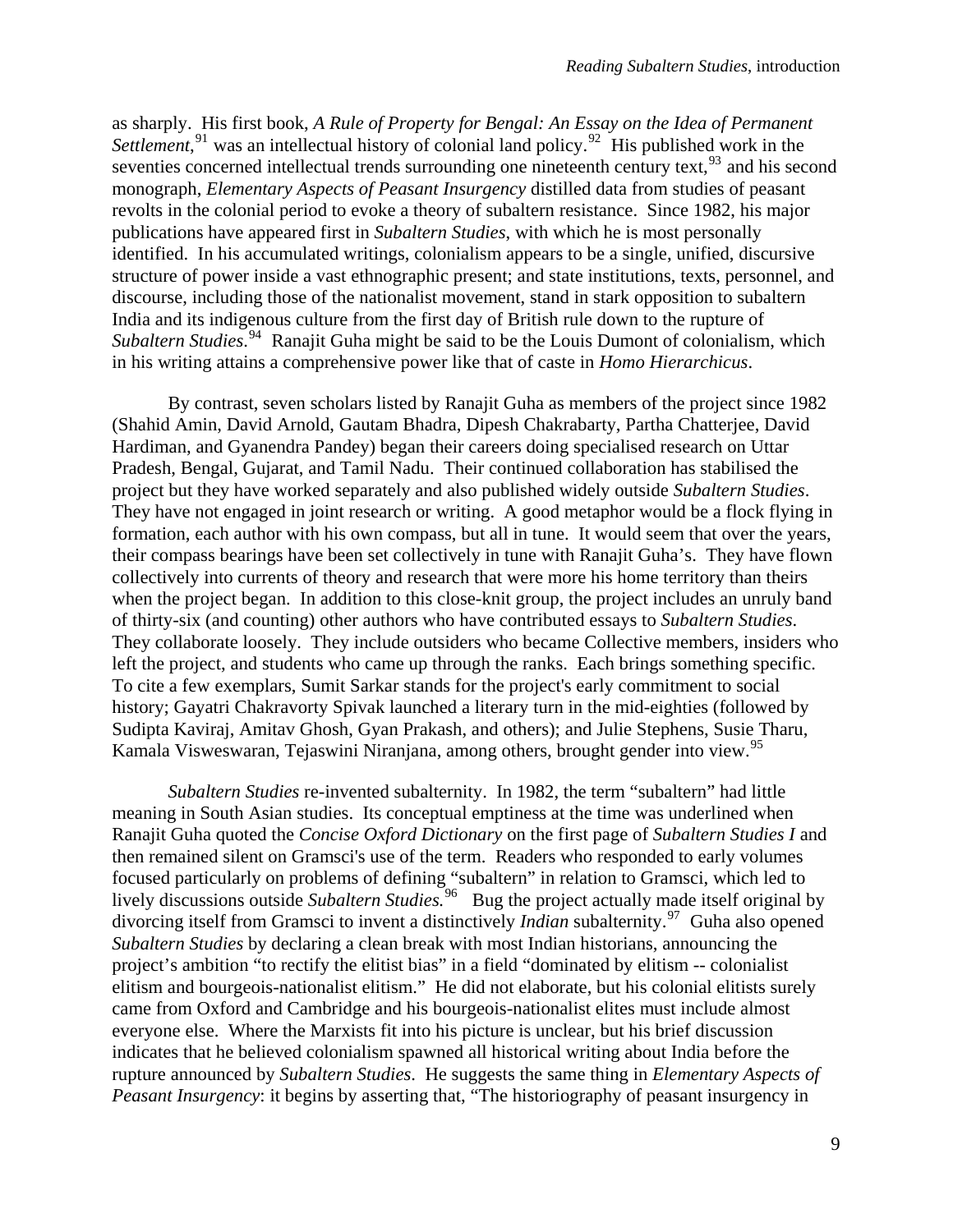colonial India is as old as colonialism itself "(p.1); it then describes the "discourse on peasant insurgency" as "a discourse of power" under the Raj (p.3); and it proceeds to cite interventions by Gramsci and Hobsbawm without mentioning Indian histories of peasant insurgency. Subaltern Studies launched itself with an act of rejection, denying South Asia's previous "history from below." The importance of this opening act is suggested by its republication in two anthologies of selected essays, in 1[98](#page-26-1)8 and  $1997.98$  Subalternity thus became a novelty, invented *de novo* by Subaltern Studies, which gave old terms new meanings and marked a new beginning for historical studies. Domination, subordination, hegemony, resistance, revolt, and other old concepts could now be subalternized. By definition, subalternity had been ignored by all scholars in the past; thus, all the old research became elitist.<sup>[99](#page-26-1)</sup>

Even readers who applauded Subaltern Studies found two features troubling. First and foremost, the new substance of subalternity emerged only on the underside of a rigid theoretical barrier between "elite" and "subaltern," which resembles a concrete slab separating upper and lower space in a two-storey building.[100](#page-26-1) This hard dichotomy alienated subalternity from *social histories* that include more than two storeys or which move among them; and not only histories rendered through the lens of class analysis, because subaltern social mobility disappeared along with class differentiation. Secondly, because subaltern politics was confined theoretically to the lower storey, it could not threaten a political structure. This alienated subalternity from *political histories* of popular movements and alienated subaltern groups from organized, transformative politics, in the past *and* in the present.<sup>[101](#page-26-1)</sup> Not surprisingly, a rift soon opened between Subaltern Studies and Indian scholars committed to class analysis, political action, and popular histories of nationalism. Some critical responses appear in the first four reprints in this volume.

The project launched itself a second time, in 1985. David Hardiman (1986) called this critical juncture a "cross-roads." Choices were made. In 1997, Brinda Bose alludes to it in her review of *Subaltern Studies IX*. Calling *Subaltern Studies* "a touchstone for research in South Asian history, society and culture," and reporting that "each volume is ensured its loyal readership," she says that readership "has expanded beyond the horizons of students of (subaltern) history, which was where it all began many years back."

In recognition of this shift -- or broadening -- the more recent volumes have brought together essays that are no longer confined to the discipline of history, displaying, as the editors of this collection describe it, the Collective's "engagements with more contemporary problems and theoretical formations." This expansion of critical and theoretical scope has benefited the fast growing body of South Asian sociocultural studies, providing it with the (predictable, but) dependable subalternist slant, routed, usefully, through history.  $102$ 

Kate Currie called the move that Brinda Bose calls "broadening" a shift *away* from studies of *subaltern politics* in the vein of E.P.Thompson and Antonio Gramsci, and *toward* cultural history, critical theory, and *representations of subaltern subjectivity* in the vein of Michel Foucault and Jacques Derrida.<sup>[103](#page-26-1)</sup> Politics and representation are two aspects of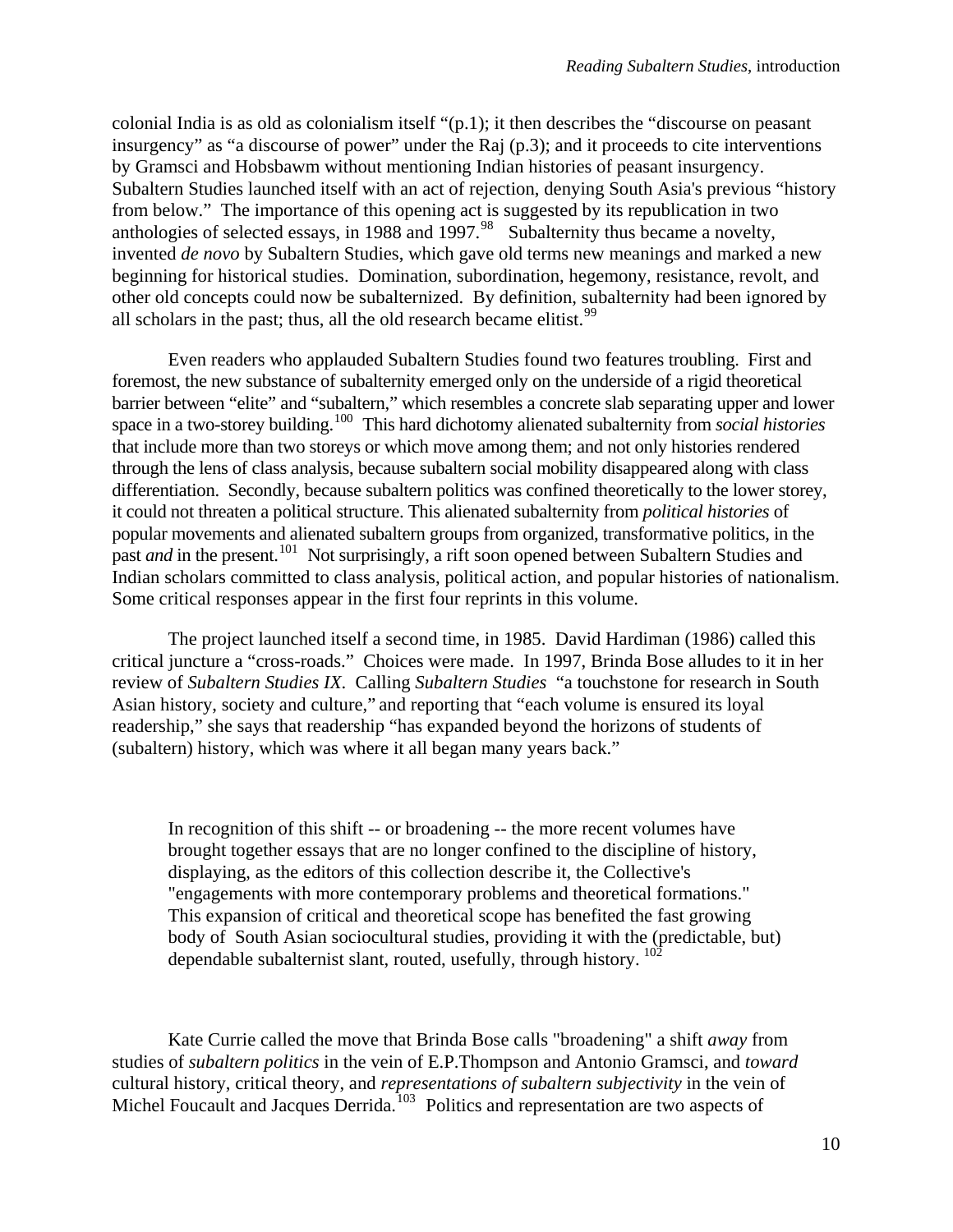subalternity, which historians study in records of action and discourse. Two sides of one coin, they both evoke anti-hegemonic possibilities.<sup>[104](#page-26-1)</sup> In the eighties, the gaze of the project shifted from one side of the coin to the other; and Hardiman's report from the "crossroads" notwithstanding, project members today see no discontinuity in this shift. Ranajit Guha indirectly confirmed that a second point departure did occur by saying the project began "roughly" in 1986 and by omitting from his account of the early years two authors whose approaches were most clearly at odds in the mid-eighties -- bright sign-posts at the cross-roads -- Sumit Sarkar and Gayatri Chakravorty Spivak.[105](#page-26-1)

We can suppose that before 1985, no consensus definition of subalternity had emerged in the project. Experiments were on-going. Subalternity remained a fluid substance inside its twostorey structure. Then, in 1985, *Subaltern Studies IV* introduced the cultural perspectives of two prominent, US-based scholars, Bernard S. Cohn and Gayatri Chakravorty Spivak, who explored the language and textuality of discursive power, which Partha Chatterjee and Ranajit Guha, in particular, but also Dipesh Chakrabarty and some others had discussed in earlier volumes. *Subaltern Studies IV* also opened with a blunt statement of Ranajit Guha's annoyance with outside critics,<sup>[106](#page-26-1)</sup> and ended with Dipesh Chakrabarty's "Invitation to a Dialogue," the first extended response to critics in the pages of *Subaltern Studies* (specifically, to \*Singh et al 1984). Thus it appears, as Hardiman indicates, that the project was forming its intellectual identity as the first three volumes of *Subaltern Studies* were leading into a second three. What outsiders wrote, particularly in some essays reprinted here, seems to have added pressure and provided a focal point for oppositions that helped to resolve internal ambiguities. Dipesh Chakrabarty's closing essay in *Subaltern Studies IV* indicates the nature of this resolution by affirming their basic concern with "the thorny question of 'consciousness'" and by defining subalternity as "the composite culture of resistance to and acceptance of domination and hierarchy." This approximates an official definition, but Chakrabarty also says that members of the Editorial Collective "are perhaps far more united in their rejection of certain academic positions and tendencies than in their acceptance of alternatives." [107](#page-26-1)

Subaltern consciousness had always been a critical feature of subalternity; and in 1987, Ajit K. Chaudhury reiterated that, "The focus of *Subaltern Studies* is on the consciousness of the subaltern classes, specifically peasants."<sup>[108](#page-26-1)</sup> But how is consciousness to be studied historically? What kinds of sources, methods, and reasoning should we use? Around these questions, a shift in orientation certainly occurred. In 1988, Edward Said's Foreword to *Selected Subaltern Studies* described an academic tendency outside India, in the world of global circulation, which was being embraced by the project, saying, "this group of scholars is a self-conscious part of the vast post-colonial cultural and critical effort that would also include novelists like Salman Rushdie, Garcia Marquez," and others, as well as "poets like Faiz Ahmad Faiz, Mahmud Darwish, Aime Cesaire, theoreticians and political philosophers ... and a whole host of other figures...." (p.ix-x). Gayatri Chakravorty Spivak's Introduction to *Selected Subaltern Studies* (from *Subaltern Studies IV*) cites "the colonial subject" as the basic concern of theorisation and says, "The Subaltern Studies Collective .... generally perceive their task as making a theory of consciousness or culture rather than specifically a theory of change."(p.4) Post-colonial cultural criticism and literary theory had embraced Subaltern Studies.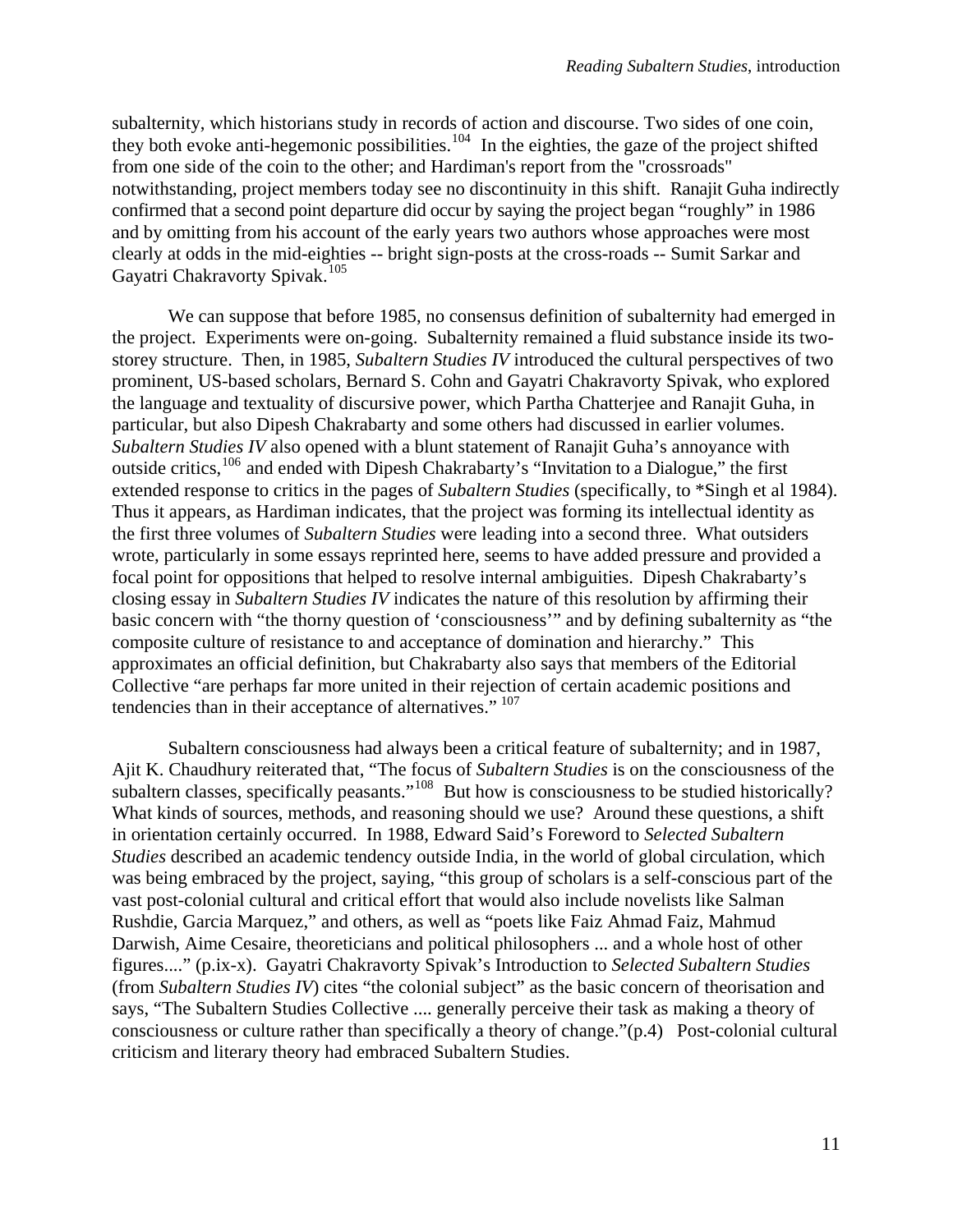After 1986, the substance of subalternity remained fluid and mixed, but it contained much less material drawn from struggles waged by particular subaltern groups in colonial India and much more literary evidence concerning colonial constructions of culture and power. In the first four volumes of *Subaltern Studies*, twenty essays treat peasant, worker, and tribal struggles; in the next six volumes, only five. The "subaltern classes, specifically peasants" gave way in practice to the textuality of colonialism and resistance. This coincided with a shift in the work of Subaltern Studies collaborators who had begun their academic careers doing research on specific groups. The project's underlying theory may have remained constant, but constancy -- in its increasingly global context -- expanded the field of subalternity into the transnational study of colonialism. This was Ranajit Guha's academic home ground, and on it the intellectual continuity of the project was constructed. A starting point for the shift-in-continuity can be found in Guha's seminal essay, "The Prose of Counter-Insurgency" (*SSII*) which demonstrated how elite repression lurked in official accounts of popular struggles. Colonial representations had begun to overwhelm subaltern activity in his insistence that a critique of colonial discourse is the starting point for Subaltern Studies. Guha consolidates the continuity-shift in his final essay for last volume that he edited (*SSVI*), "Dominance Without Hegemony and Its Historiography," which provides a comprehensive template for Subaltern Studies under the discursive power of colonialism. In the interim, he had indicated in his introduction to a collection of essays by Bernard S. Cohn how Subaltern Studies would be wedded to anthropological history by an insistence on the primacy of opposition between "indigenous" and "colonial" knowledge.<sup>[109](#page-26-1)</sup>

The meaning of subalternity in Subaltern Studies shifted as the framework of study increasingly stressed the clash of unequal cultures under colonialism and the dominance of colonial modernity over India's resistant, indigenous culture. Subalterns in India became fragments of a nation; their identity and consciousness reflected India's colonial subjugation. This approach has organized an impressive collection of enduring scholarship on colonial texts, vernacular resistance, bureaucracy, police, factories, communalism, ethnography, prisons, medicine, ethnography, science, and related topics. It has also enabled Subaltern Studies to speak as India's subaltern voice. Methodologically, recuperating subaltern subjectivity entails the analytical and rhetorical liberation of Indian culture from its domination by the colonial archive and by modernity. Ingenious methods for uncovering fragments of subaltern nationality became the project's particular speciality. Critical readings of colonial texts, oral histories, and ethnographic techniques are employed to reveal India's cultural roots in subaltern subjectivity. Subaltern Studies thus becomes a post-colonial critique of modern, European, and Enlightenment epistemologies. A new kind of cultural essence for India is found in iconic residues of hidden identities, expressions of difference, and misunderstood mentalities.

The originality of Subaltern Studies came to be its striving to rewrite the nation outside the state-centred national discourse that replicates colonial power/knowledge in a world of globalisation. This new kind of national history consists of dispersed moments and fragments, which subaltern historians seek in the ethnographic present of colonialism. Writing such history constitutes subversive cultural politics because it exposes forms of power/knowledge that oppress subaltern peoples and also because it provides liberating alternatives. In this project, historians and post-colonial critics stand together against colonial modernity to secure a better future for subaltern peoples, learning to hear them, allowing them to speak, talking back to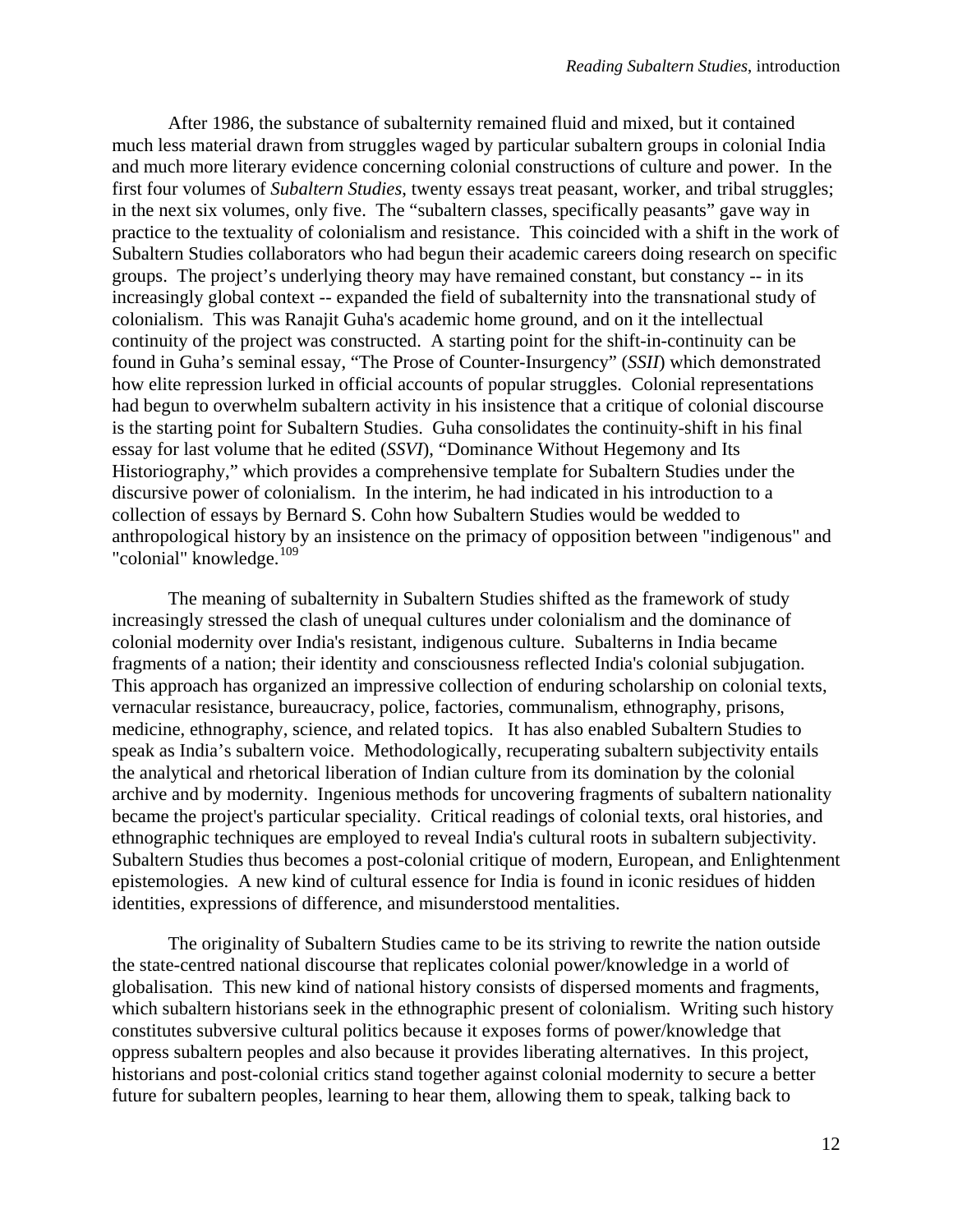powers that marginalize them, documenting their past. A liberated imagined community can only come into its own, in this view, in subaltern language and memory, which historians can strive to recuperate, however partially and tentatively. For this project, historians need to shake themselves free of modernity's master narrative, and from the shackles of chronological, linear time. Subaltern Studies' growing diversity of research now coheres like the new cultural history.<sup>[110](#page-26-1)</sup> Its search for hidden pasts evokes textual criticism, fragmentary testimonies, and lost moments, to restore the integrity of indigenous histories that appear naturally in non-linear, oral, symbolic, vernacular, and dramatic forms.<sup>[111](#page-26-1)</sup>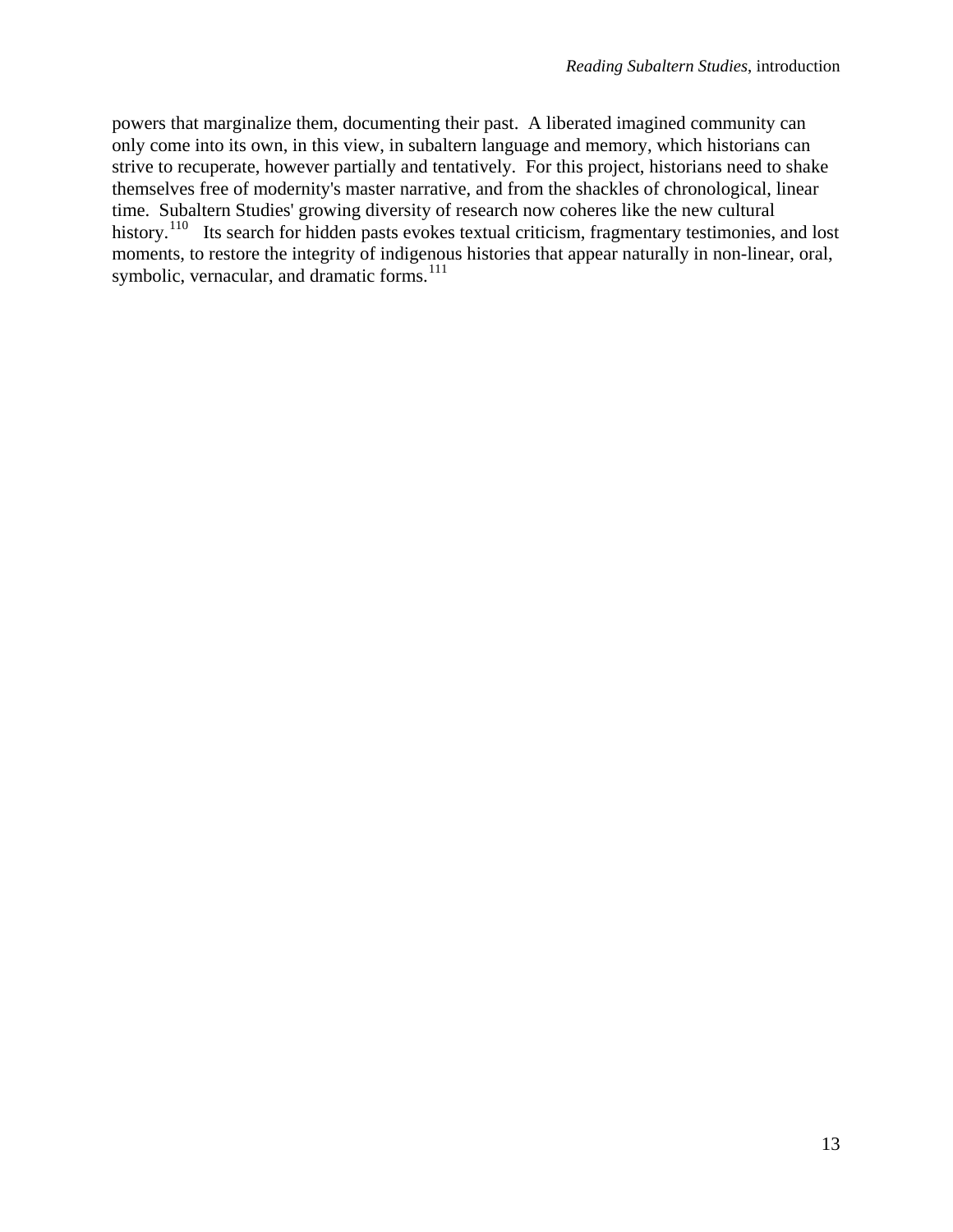# **Reading Dialogically: Context, Assimilation, and Critique**

Essays about Subaltern Studies reprinted here represent a small but useful sample. This book is only a starting place for reading subalternity historically. The two appendices list the contents of ten *Subaltern Studies* volumes and provide additional bibliography (to supplement footnotes) drawn primarily from an excellent Subaltern Studies website.<sup>[112](#page-26-1)</sup> With this material in hand, readers can explore Subaltern Studies and read it dialogically to find what is said and not said, visible and missing. I have organized readings into three groups to suggest one opening gambit for strategic reading.

The first group of essays -- by Javeed Alam, Sangeeta Singh et al, Ranjit Das Gupta, and Binay Bhushan Chaudhuri -- indicates critical assimilation in India before 1986. Though reviews appeared outside India in the early years, $113 \text{ most readings occurred in India}$  $113 \text{ most readings occurred in India}$ , where reviewers were most concerned with the contribution of individual *Subaltern Studies* essays to Indian historical writing at the time. Problematic relations with Marxism, on the one hand, and national history, on the other, stand out. The political autonomy of subalternity was hotly contested as a general claim and in specific circumstances, but reviewers indicate that there was plenty of room for *Subaltern Studies* in the Indian historical profession, where its authors already had a place. Their intervention was in tune with contemporary concerns and most critical comments were more requests for clarification than hostile attacks. But at the crossroads of the project in the mid-eighties, harsh critics preoccupied the project, most of all, critics in *Social Scientist*, an influential Marxist journal. Critics' arguments that subaltern *political activity* could not be detached empirically or theoretically from "elites" -- even when detached from nationalist institutions -- seem to have hit home; as apparently did critical quotes from authoritative Marxists like Gramsci and Rodney Hilton. These may have combined to irk Ranajit Guha and to induce Dipesh Chakrabarty to clarify that the Subaltern Studies approach to "the thorny question of 'consciousness'" centred on "the composite culture of resistance to and acceptance of domination and hierarchy."<sup>[114](#page-26-1)</sup> Since he made this clarification, Chakrabarty has remained the subalternist most concerned with Marxism. Binay Bhushan Chaudhuri, the dean of agrarian historians in India, called his "Invitation to a Dialogue" "lucid" and "convincing," again indicating that major scholars concerned with subaltern themes made room for Subaltern Studies in India without accepting it whole cloth.

The second set of essays, all published outside India, represents a decade when readers incorporated Subaltern Studies into what I call, for lack of a better phrase, "the global academy," represented here by academic institutions in the English-reading world. Subaltern globalisation took off at the project's second point of departure. In 1986, Rosalind O'Hanlon discussed the project at a Cambridge workshop on popular culture, a field in which Subaltern Studies was rapidly embraced. Her reprinted essay first appeared in 1988, the same year that Edward Said introduced the project to "the Western reader",  $^{115}$  $^{115}$  $^{115}$  calling it a collection of postcolonial histories,  $^{116}$  $^{116}$  $^{116}$  to flag another new audience. Interestingly, O'Hanlon's essay, one of the first major review articles of Subaltern Studies outside India, <sup>[117](#page-26-1)</sup> appeared in *Modern Asian Studies*, the venerable house journal of the Cambridge School. Having said that "it is widely accepted that the project of *Subaltern Studies* has provided the most provocative and interesting intervention in recent years," she goes on to consider both the project and its critics. Thus putting insiders and outsiders into one Indian intellectual space, she locates the origin of their "confused" dialogue in a shared Marxist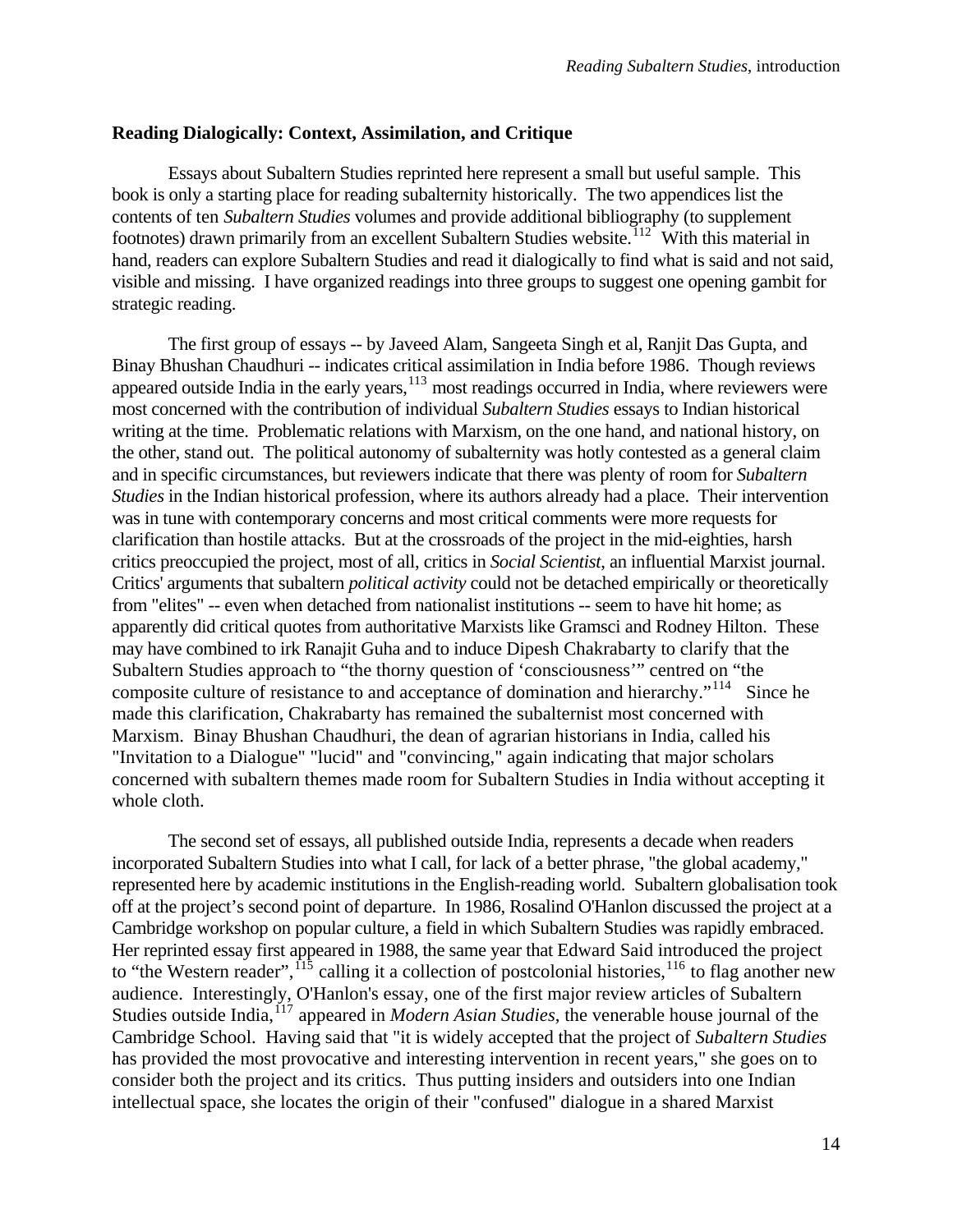heritage, which she implies imparted to the "the dichotomy between domination and resistance ... all the marks of dominant discourse, in its insistence that resistance itself should necessarily take the virile form of a deliberate and violent onslaught." She prefers Foucault's approach to power and echoes Scott's *Weapons of the Weak* by exhorting historians "to look for resistances ... dispersed in fields that we do not conventionally associate with the political." She thus points in the very direction that Subaltern Studies was moving in at the time, in tune with a broad academic shift into studies of everyday struggles, where gender assumed special significance - though women were then missing in Subaltern Studies, as she noted. O'Hanlon introduced the project to readers as a step in the right direction toward post-Marxist studies of popular culture that take power and resistance seriously.

A few years later, Jim Masselos had all six volumes edited by Ranajit Guha in front of him when he set out to criticize subalternity as a condition of rebellion and resistant victimization. The subaltern seemed to him a stereotype of real subaltern people, though he valued the Indian history in Subaltern Studies. Like O'Hanlon, he pitched his arguments to an audience of readers broader than Indian historians. Subaltern Studies called for such treatment, as other schools of Indian history had not. Masselos expressed discomfort with the idea that power and resistance inhabit every nook and cranny of social existence which had become familiar during Foucault's rising popularity. He calls "the subaltern ... a creation, a reification of historians," which "combines a polarised social category with the mentality of opposition," and which he distinguishes from real subaltern people, in the real world, like those studied by French historians of mentalities, with whom he approvingly associates Sumit Sarkar. He rejects Subaltern Studies' theoretical identification of subordinate social status with mentalities of resistance and literary penchant for dramatizing class opposition, both of which he traces to "the activist world of the last 1960s and early 1970s." What he dislikes in Subaltern Studies he also dislikes in Marx, Gramsci, and other Marxists. In reality, he says, subaltern "acts of resistance link up with, interact with, intersect with what is happening around them." In his view, any theory of subaltern autonomy would tend to erase real subalterns from history.

I would say that Subaltern Studies arrived in the global mainstream in 1993, after Ranajit Guha's alignment with Bernard S. Cohn had made the project's cultural critique of colonialism an elixir of new vitality for American-style cultural history. In 1992, heated exchanges followed a programmatic assertion by Gyan Prakash that Subaltern Studies had superseded older modes of history writing by pursuing post-colonial theory into the Indian past.<sup>[118](#page-26-1)</sup> Then controversy subsided. The project came to mean different but relatively uncontroversial things to different kinds of people (especially on the Leftish end of the political spectrum) in various disciplines. A boom also occurred in the number of international publications by core collaborators, including many reprints from *Subaltern Studies*; and more new authors contributed to *Subaltern Studies*, expanding its disciplinary range (as noticed by Brinda Bose). K.Sivaramakrishnan notes the dimming of the past at the start of his essay. He then uses both the project and its critics to discuss the disciplinary intersection of history and anthropology, where Bernard S. Cohn had been a pioneer and Sivaramakrishnan represents a new generation of scholars want to bring material concerns with the environment and political economy back into the picture.<sup>[119](#page-26-1)</sup> Frederick Cooper wrote his essay for a forum in the *American Historical Review*, which called for him to read Subaltern Studies in the context of African history. That assignment itself indicates an arrival of sorts, but Cooper makes Subaltern Studies work for him as a vehicle for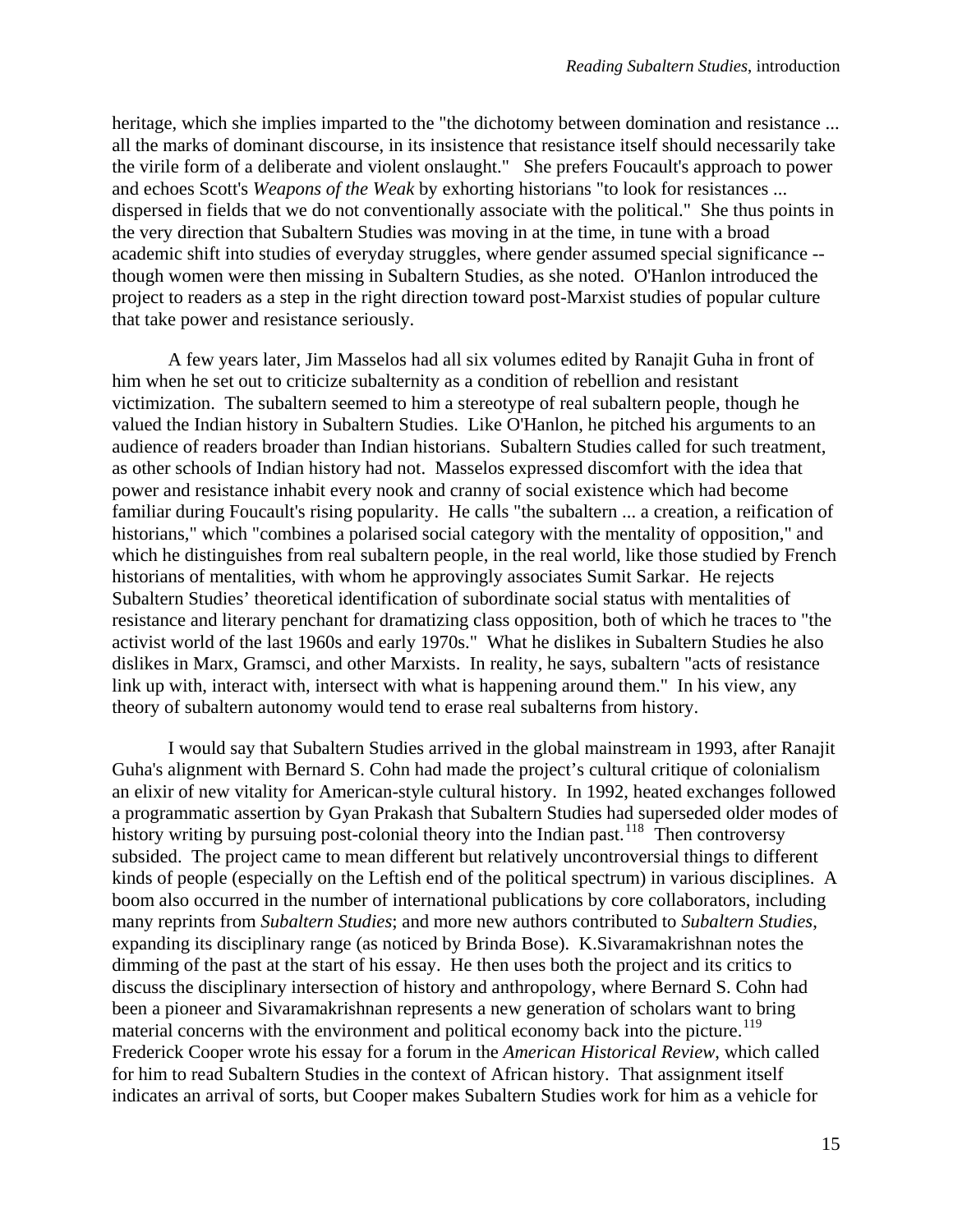discussing distinctive features of Africa's historical scholarship. Florencia Mallon did the same for Latin America. Thus academic contexts for global reading were becoming more diverse; and readings, more detached from the history of the project. Subalternity was becoming multicultural.

Henry Schwarz leads back to India, where the project remained firmly grounded; and in India, he points to a specific, literary context: cultural history as composed by Calcutta intellectuals. In the book chapter reprinted here, he considers Ranajit Guha as an author in and of Indian cultural history; and in this double context, he gives subalternity yet another new meaning, as metaphor. In Guha's "Dominance Without Hegemony and Its Historiography," this metaphor evokes a cultural imperative to recover a truly indigenous history, a native paradigm, "which has perpetually lain unrecognized beneath the veneer of historiographical appropriation, whether by outright colonists or by well-intentioned inheritors of colonialist thought." We can thus read the two-storey structure of subalternity as being essentially that of colonialism, because colonialism sustained and separated two paradigms, two modes of being, one Indian and one foreign. Between these two, the double consciousness of India's middle class was formed; and between these two, politically engaged intellectuals were torn -- a formulation that recalls Ashish Nandy's influential book, *The Intimate Enemy: Loss and Recovery of Self Under Colonialism,* published in 1983.<sup>[120](#page-26-1)</sup> Guha's prose thus becomes a literary moment inside a cultural predicament, and at the crossroads of Subaltern Studies in the mid-eighties, choices were made: the otherness of subalternity became a place on a bifurcated metaphorical map, a home for identity and solidarity against the permanence of colonialism in the world of globalisation.

The last group of essays indicates that inside India other subalternities developed in other struggles. K.Balagopal is one of many by scholar-activists who focus research on everyday subaltern politics. His essay considers events in the late 1980s in the Adilabad District, in Andhra Pradesh, and in this context, he considers the work of David Hardiman, one subalternist who stayed close to the ground in his research on tribal groups and moneylenders in Gujarat.<sup>[121](#page-26-1)</sup> Even so, Balagopal finds that Hardiman's subaltern autonomy is unrealistic because it ignores leadership and the need for intellectual tools that cross elite-subaltern divisions. Naxalite communists remain prominent in Andhra agrarian politics, where conflict at the intersection of tribal self-assertion and state coercion recalls the work of Kathleen Gough and her colleagues in the 1970s rather than supporting ideas about autonomous subaltern "moral outrage." Vinay Bahl extends and elaborates basic elements of this critique on a world stage. Again she questions the utility of Subaltern Studies for scholars concerned with social justice. Her central target is cultural definitions of "difference." Women and Dalits are not "different" from elites as cultural groups and thus in the same boat as other subaltern subjects; rather, she says, they participate politically in differences produced by material inequalities and collective activities that also differentiate subaltern groups. In addition, she argues for the need to locate subalternity inside the history of global capitalism. From this perspective, it becomes possible to re-read "colonial constructions" and "elite paradigms" as ideological elements that do not describe structures of power even under colonialism; and to see power structures changing after independence, in the Cold War, and during recent globalisation, along with changes in world capitalism. In this view, approaching subalternity merely through a cultural critique of colonialism stultifies Indian history as it stymies subaltern politics.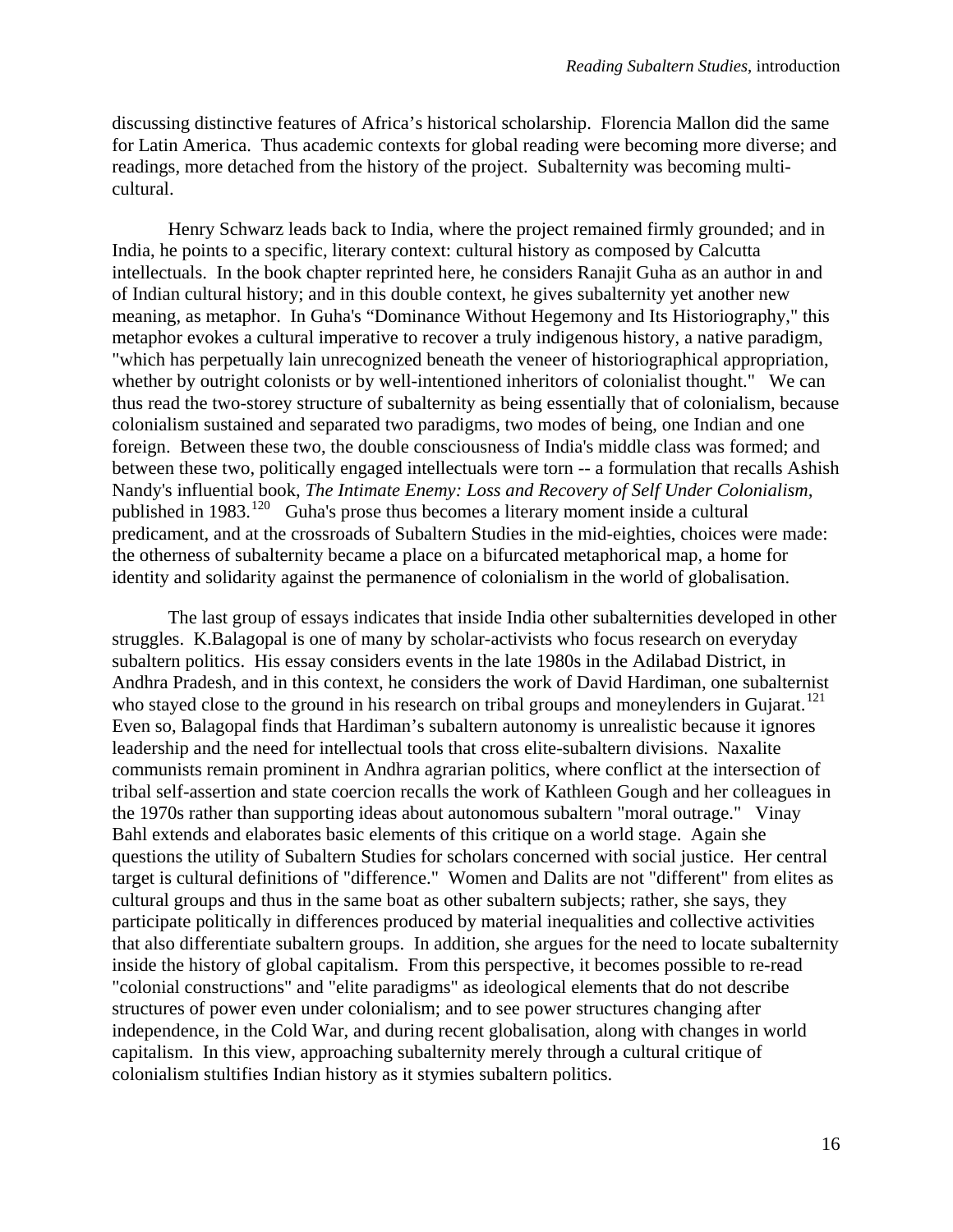The last reprint is a chapter from a recent book by Sumit Sarkar, a turncoat subaltern who like Ramachandra Guha (though they have little else in common), left the project to become its critic. Here he recounts its history and clarifies reasons for his departure and dissent. I have tried to minimize redundancies in this introduction, so my account of the project ended where he puts his emphasis, at the time when Partha Chatterjee began to author its "most lucid and comprehensive" statements of (what he calls) "redirection." He also pays special attention to contested meanings of Subaltern Studies in a time of rising Hindu majoritarianism (Hindutva), to which I allude briefly above. He describes immeasurably better than I or any other foreigner could ever do what it can feel like as an Indian scholar working in India to have India spoken for by Subaltern Studies so authoritatively in the wide world of globalisation.

To conclude, it is important to stress that the bulk of research on subaltern subjects has always escaped Subaltern Studies. Two recent books provide a good opportunity for controlled comparison of contemporary historical theory and method inside and outside the project as applied to the study of tribal peoples in western India.<sup>[122](#page-26-1)</sup> They diverge especially on questions of autonomy, consciousness, and colonialism. The indicate rightly that historians outside the project tend to locate subalterns more carefully in changing environments that include economic, political, ecological, technological, and social history<sup>[123](#page-26-1)</sup>; and in this perspective, they tend to see colonialism as a diverse, changing bundle of historical forces rather than as a comprehensive structure.<sup>[124](#page-26-1)</sup> The borders between Subaltern Studies and its Others are vague, shifting, and contested, however, and there is much smuggling and border crossing, authorized and otherwise. Anthologies abound with essays from both sides. The very existence of an inside and outside is today questionable as the project diversifies internally and merges externally with comparative colonialism,<sup>[125](#page-26-1)</sup> cultural studies,<sup>[126](#page-26-1)</sup> historical anthropology,<sup>[127](#page-26-1)</sup> and post-colonial studies.<sup>[128](#page-26-1)</sup> Many authors use Subaltern Studies but also draw on other sources, and hybrid research is now most prominent in *Subaltern Studies*. Internally, the project continues to be creative, adaptive, and malleable. Dispersion and convergence, migration and assimilation, have made subalternity a moveable feast with jumbled tracks leading in many directions.

There is no one intellectual history of subalternity and never could be, because it lives on local ground in disparate readings. Geographical patterns may exist, however, because, in the world of globalisation that makes Subaltern Studies what it is today, disparities have patterns. South Asian sites are extremely diverse and diverge along national lines. Readers in Bangladesh, Nepal, Pakistan, and Sri Lanka might tend to read Subaltern Studies as an Indian national project, not their own. South Asian readers far from big city universities and research centres might feel most distant from the global academy and might tend to value the project's global success inversely to its local credibility. But locality is shifting: Brinda Bose and K.Balagopal represent two equally real, totally different, and equally local South Asian sites, in cultural studies and human rights, respectively, which also have global dimensions. Readers outside South Asia would be more likely to encounter South Asia in media, abstractly. In the global academy, moreover, venerable ideas constitute India as a singular, unitary, South Asian space, so readers can imagine the national "fragments" in Subaltern Studies quite literally, because debates in South Asia about multiple, shifting, contested nationalities do not interfere with this reading. Globally, India also has a theoretical location inside binary oppositions between West and East, First and Third World, Europe and Non-Europe, modernity and tradition, colonizers and colonized, rich and poor, developed and under-developed, privileged and downtrodden, and so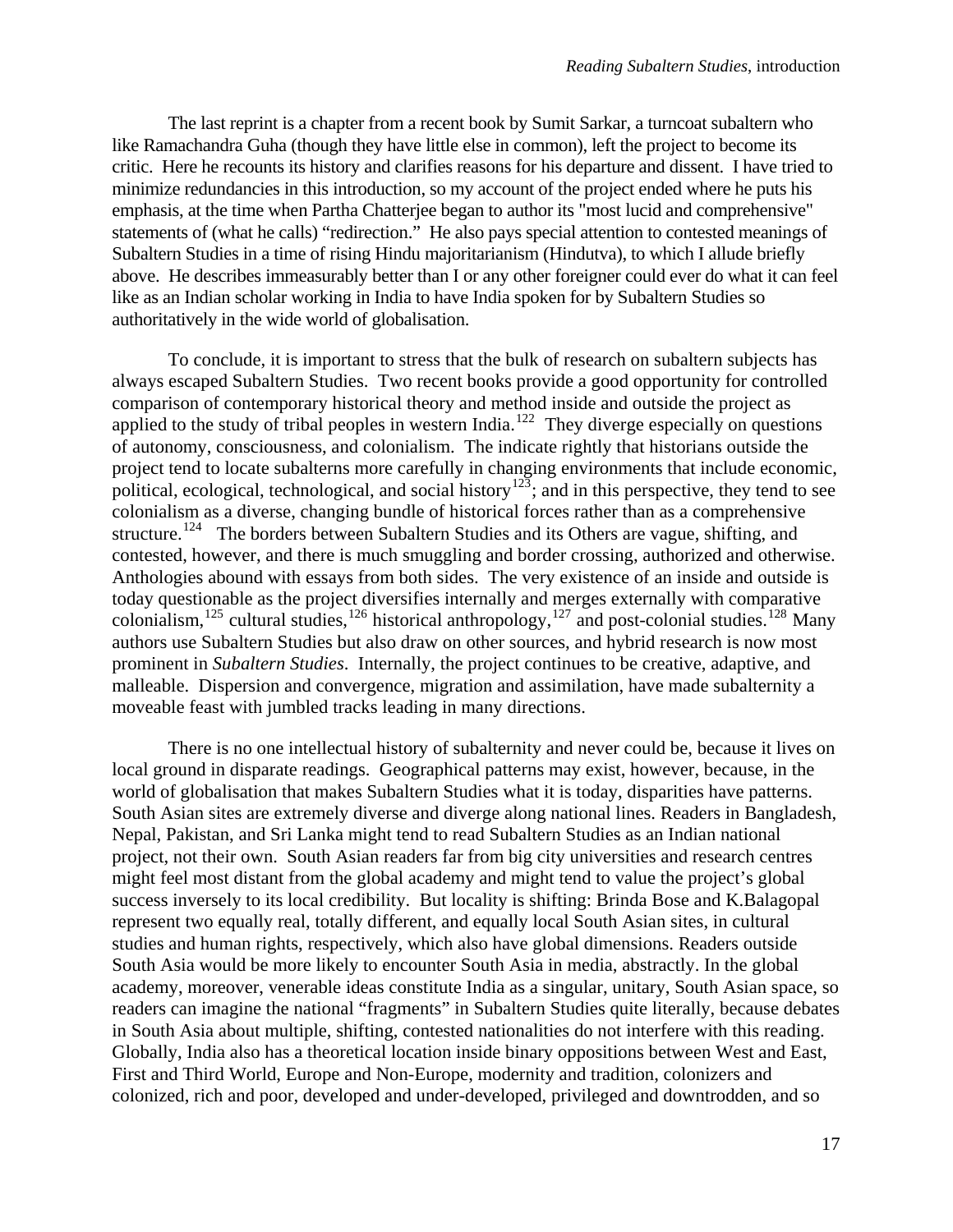on. Because India stands for South Asia in the second term in each binary pair, Subaltern Studies fit neatly into prevalent ideas about India's place in the world. Indian subalterns can thus represent India metonymically. Readers who identify strongly with the first term in each binary pair might tend to embrace the claim that someone from the other side can speak for it. Speaking for (Indian) subalternity as (Indian) subaltern could thus become a professional academic niche. We could expect Subaltern Studies to attain authority as an authentic voice of the post-colonial East in self-consciously Western academic localities which have been shaped intellectually by orientalism, area studies, and Cold War anti-communism, when scholars mobilize to oppose colonial forms of knowledge with post-orientalist critical theory, global cultural studies, and post-Marxist, post-colonial literary criticism. Essays in this volume and citations in the bibliography indicate many more reading possibilities. In years to come, we can expect a continued profusion of reading disparities in diverging local circumstances.

 $\overline{a}$ 

- <sup>2</sup> For *SS* volumes 1-7, the Editorial Team included Shahid Amin (1-7), David Arnold (1-7), Gautam Bhadra (2-7), Dipesh Chakrabarty (2-7), Partha Chatterjee (1-7), Ranajit Guha (1-7), David Hardiman (1-7), Gyanendra Pandey (1-7), and Sumit Sarkar (3-7). Change in the Collective after 1989 is indicated in prefatory citations and by also by the editorship of later *SS* volumes.
- 3 In the following list of books by editorial team members, the number of articles that they contributed to *SSI-VI* appears in parentheses: Shahid Amin (3)**:** *Sugarcane and sugar in Gorakhpur: an inquiry into peasant production for capitalist enterprise in colonial India* (Delhi, New York: Oxford University Press, 1984). David Arnold (4)**:** *Police power and colonial rule, Madras, 1859-1947* (Delhi and New York : Oxford University Press, 1986.). Gautam Bhadra (3). Dipesh Chakrabarty (3)**:** *Rethinking working-class history : Bengal, 1890-1940* (Princeton, N.J.: Princeton University Press, 1989). Partha Chatterjee (4): *Bengal, 1920-1947: The Land Question* (Calcutta : Published for Centre for Studies in Social Sciences by K.P. Bagchi, 1984); and *Nationalist thought and the colonial world : a derivative discourse?* (London: Zed Books, 1986); Ranajit Guha (4): *Elementary aspects of peasant insurgency in colonial India* (Delhi : Oxford, 1983); and *An Indian historiography of India: a nineteenth-century agenda and its implications* (Calcutta : K.P. Bagchi, 1988). David Hardiman (4) *Peasant nationalists of Gujarat: Kheda District, 1917- 1934* (Delhi and New York : Oxford University Press, 1981); and *The coming of the Devi: adivasi assertion in western India* (Delhi ; New York : Oxford University Press, 1987); Gyanendra Pandey (4) *The ascendancy of the Congress in Uttar Pradesh, 1926-34: a study in imperfect mobilization* (Delhi and New York : Oxford University Press, 1978)*; The construction of communalism in colonial North India* (Delhi: Oxford University Press, 1990), and (editor) *The Indian nation in 1942* (Calcutta: K.P. Bagchi, 1988); and Sumit Sarkar (2): *A critique of colonial India (*Calcutta: Papyrus, 1985); *Modern India, 1885- 1947* (Delhi : Macmillan, 1983; second edition with foreword by D.A. Low, New York : St. Martin's Press, 1989); and *Popular movements and middle class leadership in late colonial India : perspectives and problems of a history from below* (Calcutta: K.P. Bagchi, 1983). Only one other author contributed more than one article to *SSI-VI*: Gayatri Chakravorty Spivak (3)**:** *In other worlds: essays in cultural politics* (New York : Methuen, 1987). The following authors had one article each and many also published

<sup>&</sup>lt;sup>1</sup> In this essay, the italicized phrase, *Subaltern Studies*, refers to the series of edited volumes that appear under the full title, *Subaltern Studies: Writings on South Asian History and Society* (volume *VIII* is subtitled *Essays in Honour of Ranajit Guha*), published by Oxford University Press, from 1982 until 1999. Without italics, Subaltern Studies refers to all the texts inside and outside *Subaltern Studies* by authors in *Subaltern Studies*. "The project" refers to the organised activity of the core group in *Subaltern Studies*, primarily its Editorial Collective, to develop Subaltern Studies as a body of knowledge. In the footnotes, *Subaltern Studies* volumes are abbreviated as *SSI*, *SSII*, etc. Their contents are listed in Appendix 1. Abbreviated author/date references with asterisks -- e.g. Cooper \*1994 -- indicate reprints in this book; without asterisks, they refer to bibliographic citations in Appendix 2.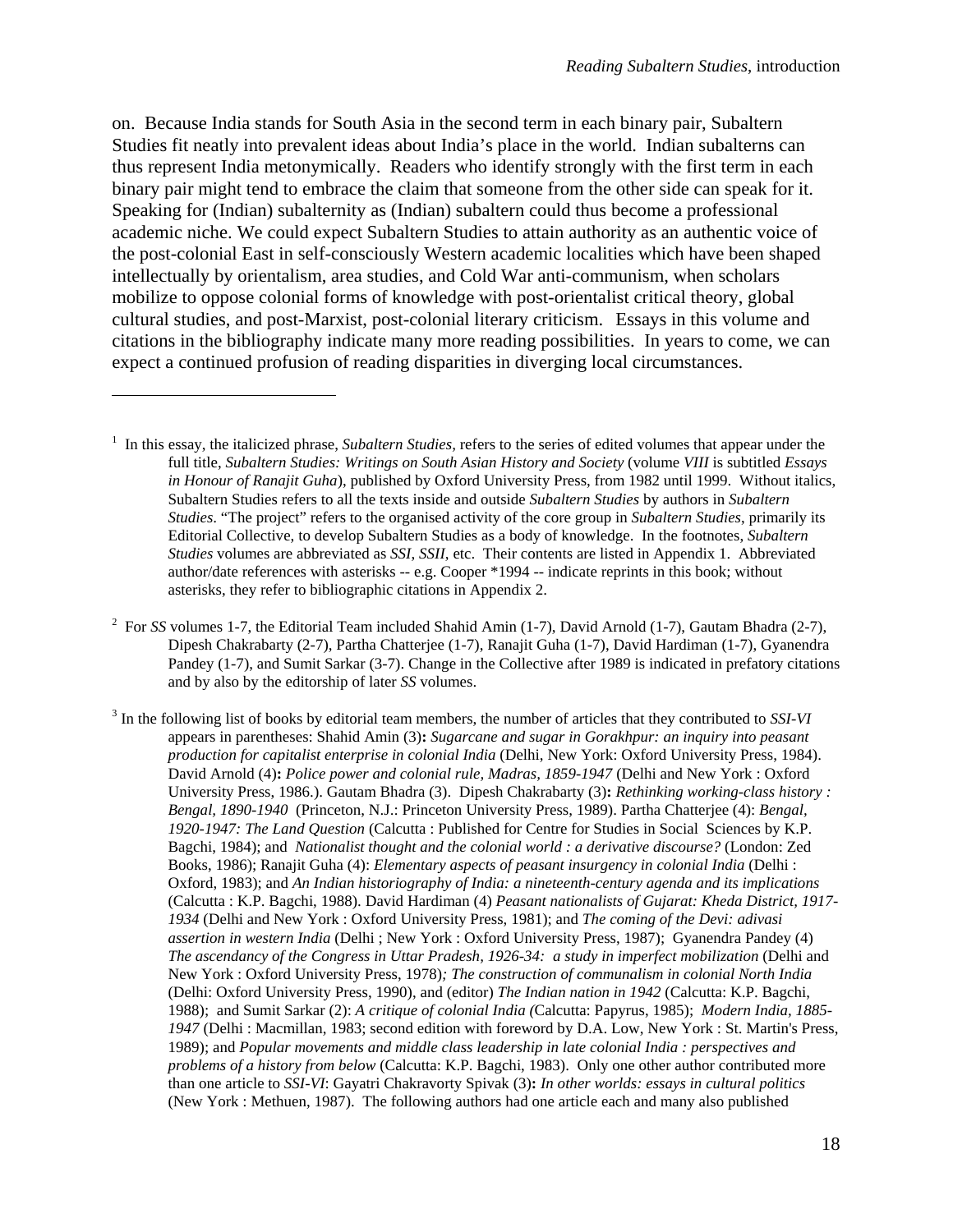important books it the 1980s: N. K. Chandra, Ajit K. Chaudhury, Bernard S. Cohn, Arvind N. Das, Veena Das, Swapan Dasgupta, Ramachandra Guha, Stephen Henningham, Tanika Sarkar, Asok Sen, Julie Stephens, and Susie Tharu. Ranajit Guha provides a list of books by "members of the collective since 1982," in *A Subaltern Studies Reader, 1986-1995* edited by Ranajit Guha (Minneapolis: University of Minnesota Press, 1997), p.xxii, note 9.

<sup>4</sup> *A Subaltern Studies Reader,* p. xiv.

1

<sup>5</sup> Latin American Subaltern Studies Group 1993, 110.

<sup>6</sup> *SSXI* is in press. The following alphabetical list of 44 *Subaltern Studies* authors comes from the *Subaltern Studies* website [\(http://www.lib.virginia.edu/area-studies/subaltern/ssallau.htm](http://www.lib.virginia.edu/area-studies/subaltern/ssallau.htm)). It shows the number of publications listed there on May 15, 1999. This tally is not exhaustive. In this list, the relevant *SS* volume number appears next to authors who have only one *SS* publication. Authors who have left the *SS* project to become critics are marked with one asterisk (\*). Two asterisks (\*\*) mark the ten core members for *SSI-VI* (see note 2). Authors marked with a plus sign  $(+)$  appear in Volume X and were not listed on the website as of May 15, 1999:

 \*\*Shahid Amin, 8; \*\*David Arnold, 12; Upendra Baxi, 1 VII; \*\*Gautam Bhadra, 6; \*\*Dipesh Chakrabarty, 14; N.K.Chandra, 1 II; +Indirani Chatterjee 1 X; \*\*Partha Chatterjee, 18; Ajit K Chaudhury, 1V; Bernard S. Cohn, 3; Arvind N. Das, 1 II; Veena Das 1 VI; Swapan Dasgupta 1 IV; Vivek Dhareshwar and R.Srivatsan, 1 IX; +Ishita Banerjee Dube 1 X; Saurabh Dube, 1 VII; Amitav Ghosh 1 VII; +Kaushik Ghosh 1X; Ramachandra Guha,\* 1 IV; \*\*Ranajit Guha, 22; \*\*David Hardiman, 9; Stephen Henningham 1 II; Kancha Ilaiah 1 IX; +Sundesh Kaali 1 X; Sudipta Kaviraj, 6; David Lloyd, 1 IX; Shail Mayaram, 2 IX; +Sudesh Mishra 1 X; \*\*Gyandendra Pandey, 12; MSS Pandian, 1; +Chrisopher Pinney 1 X; Gyan Prakash, 6; +Vijay Prashad 1 X; \*\*Sumit Sarkar\* 4; Tanika Sarkar, 1 IV; +Rosemary Sayigh 1 X; Asok Sen 1V; Ajay Skaria 1 IX; \*\*Gayatri Chakravorty Spivak, 4; Julie Stephens 1 VI; Tejaswini Naranjana 1 IX; Susie Tharu, 2; Karnal Visweswaran 1 IX.

- <sup>7</sup> Ranajit Guha's list of "members since 1982" is this: Shahid Amin, David Arnold, Gautam Bhadra, Dipesh Chakrabarty, Partha Chatterjee, Ranajit Guha, David Hardiman, and Gyanendra Pandey. *A Subaltern Studies Reader*, p.xxii, n.9
- <sup>8</sup> *SSVIII*, Preface.

<sup>9</sup> Stein 1990.

<sup>10</sup> Bela Malik was the driving force behind this project and she sustained it from her editorial desk at Oxford University Press, Delhi. In writing this introduction and compiling reprints, I received invaluable assistance from Lauren Nauta. Additional assistance from Jeremie Dufault, Linda Oh, Teresa Watts, and Sue Yi speeded the project along. Dina Siddiqi and Neeladri Bhattacharya read drafts and provided constructive criticism. Partha Chatterjee, Gyan Prakash, and Gyan Pandey were generous with their time, insights, and recollections. David Nelson gave bibliographic help. Rukun Advani shared archival data and did final editing at Permanent Black. Patricia Smith did editorial work at the University of Pennsylvania Press. Many others read parts of the manuscript and gave me good ideas. Many thanks to one and all.

 $11$  See Cooper \*1994, Mallon 1994, and Prakash 1994

12 On Hindutva, see *Contesting the Nation: Religion, Community, and the Politics of Democracy in India*, Edited by David Ludden, Philadelphia: University of Pennsylvania Press; published in India as *Making India Hindu: Community, Conflict, and the Politics of Democracy*, Delhi: Oxford University Press, 1996.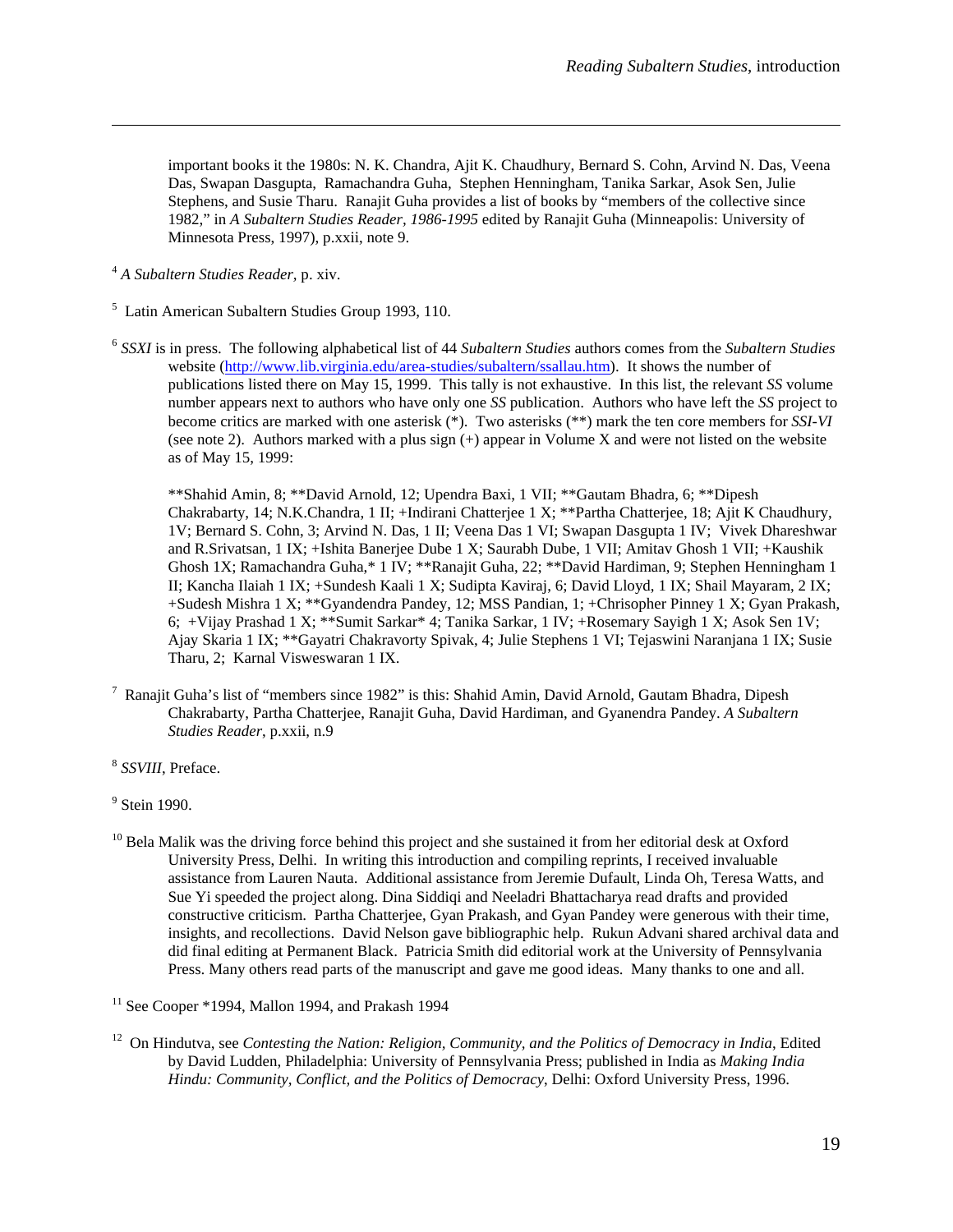- <sup>13</sup> Peter Gran, "Subaltern Studies, Racism, and Class Struggle: Examples from India and the United States," unpublished paper from Working Paper Series, Department of Comparative American Cultures, Washington State University, Pullman, Washington, 1999. His comparative approach to political cultures, within which he locates readings of Subaltern Studies, is elaborated in his *Beyond Eurocentrism: A New View of Modern World History*, Syracuse: Syracuse University Press, 1996
- 14 Raymond Williams, *Marxism and Literature*, London: Oxford University Press, 1977.
- 15 See Todd Gitlin, 'Prime time ideology: the hegemonic process in television entertainment', *Television: the critical view,* Horace Newcomb, editor, fifth edition, New York: Oxford University Press, 1994). Dominic Strinati, *An Introduction to Theories of Popular Culture*, London: Routledge, 1995.
- 16 Arnold 1984, Chopra 1982.

- <sup>17</sup> New York: Pantheon Books, 1963
- 18 In the US, two pioneering books are Eugene Genovese, *Roll, Jordan, roll: the world the slaves made*, New York: Pantheon Books, 1974; and Dee Brown, *Bury my heart at Wounded Knee: an Indian history of the American West,* New York: Bantam Books, 1972.
- 19 Andrea Hinding, *Women's history sources: a guide to archives and manuscript collections in the United States*, New York : Bowker, 1979.
- <sup>20</sup> *Europe and the people without history*, Berkeley and Los Angeles: University of California Press, 1982.
- $21$  R.Das Gupta \*1985, R.B.Chaudhury 1985, Yang 1985.
- <sup>22</sup> *The Journal of Peasant Studies*, Frank Cass, London, began in 1973; and *The Peasant Studies Newsletter*, which became *Peasant Studies* (University of Pittsburgh), began in 1972.
- <sup>23</sup> David Ludden, "Productive Power in Agriculture: A Survey of Work on the Local History of British India," in *Agrarian Power and Agricultural Productivity in South Asia*, edited by Meghnad Desai, Susanne H. Rudolph, and Ashok Rudra, Berkeley and Los Angeles: University of California Press, 1984, pp.51-99.
- 24 Eric Stokes, *The Peasant and the Raj: Studies in Agrarian Society and Peasant Rebellion in Colonial India*, Cambridge: Cambridge University Press, 1978.
- 25 Sirajul Islam, *Rural History of Bangladesh: A Source Study*, Dhaka: Tito Islam, 1977.
- 26 See K.Rajayyan, *South Indian Rebellion: The First War of Independence, 1800-1801*, Mysore: Rao and Raghavan, 1971; and *Rise and fall of the poligars of Tamilnadu*, Madras: University of Madras, 1974.
- $27$  Sumathi Ramaswamy, "The dialogics of history: consensus and contention in the tellings of a past," unpublished Masters Thesis, Department of Anthropology, University of Pennsylvania, 1986.
- $^{28}$  After a national study, the Ministry concluded that persisting inequalities "may lead to a situation where the discontented elements are compelled to organise themselves and the extreme tensions building up with the 'complex molecule' that is the Indian village may end in an explosion." Ministry of Home Affairs, "The Causes and Nature of Current Agrarian Tensions," in A.R.Desai, Editor, *Agrarian Struggles in India After Independence*, Delhi: Oxford University Press, 1986, pp.36-43.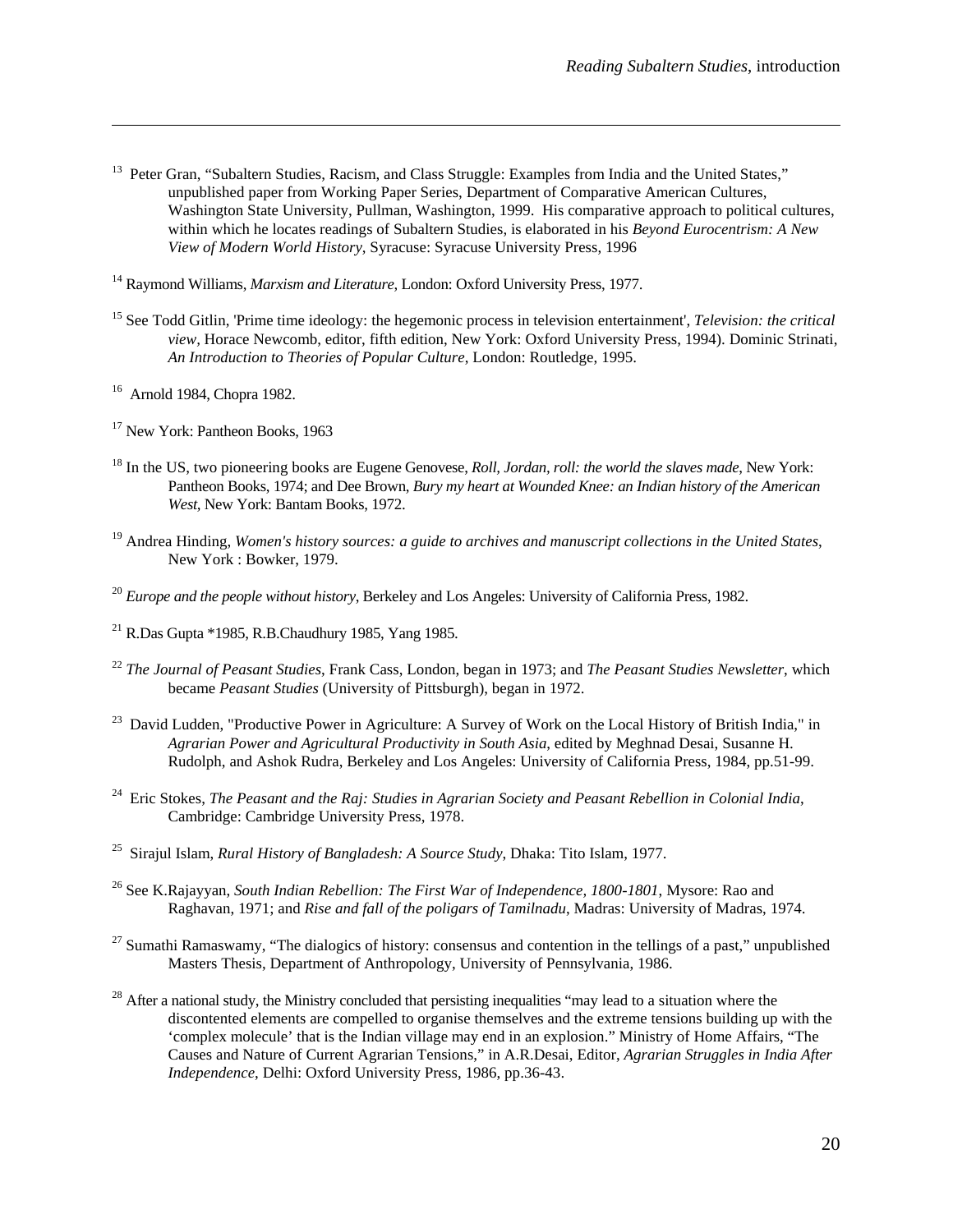- 29 N.G.Ranga had been writing since the 1930s, but his most relevant work is *Revolutionary Peasants*. Delhi: 1949. See also L. Natarajan, *Peasant Uprisings in India, 1850-1900*. Bombay: 1953.
- 30 Atis K.Dasgupta, *The Fakir and Sannyasi Uprisings*, Calcutta: KP Baghci, 1992) p.1, citing Jamini Mohan Ghosh's *Sannyasis in Mymensingh*.
- 31 Walter Hauser has documented one intellectual who changed popular thinking in *Sahajanand on agricultural labour and the rural poor: an edited translation of Khet mazdoor (Delhi: Oxford University Press, 1994)* and *Swami Sahajanand and the peasants of Jharkhand: a view from 1941, an edited translation of Jharkhand ke kisan* (Delhi: Oxford University Press, 1995)
- 32 Hamza Alavi, "Peasant Classes and Primordial Loyalties." *Peasant Studies* 1, 1, 1973, 23-62
- <sup>33</sup> *Rebellious Prophets: A Study of Messianic Movements in Indian Religions*, New York: Bombay, New York: Asia Publishing House 1965. The specificity of tribal rebellion was established early on: see V.Raghavaiah, *Tribal Revolts*, Nellore: Andhra Rastra Adimajati Sevak Sangh, 1971; and "Tribal Revolts in Chronological Order: 1778 to 1991," reprinted in A.R.Desai, Editor, *Peasant Struggles in India*, Bombay: Oxford University Press, 1979, pp.23-27.
- 34 Jagdish Chandra Jha, *The Kol Insurrection of Chota-Nagpur*, Calcutta: Thacker, Spink, 1964.
- <sup>35</sup> *History of the Fara'Idi Movement in Bengal (1818-1906)*, Karachi: Pakistan Historical Society 1965.
- 36 Kalyan Kumar Sengupta,. "Agrarian Disturbances in Eastern and Central Bengal in the Late 19th Century," *Indian Economic and Social History Review* 8, 2, 1971, 192-212; and *Pabna Disturbances and the Politics of Rent, 1873-85*, New Delhi: People's Publishing House, 1974. Binay Bhushan Chaudhuri, "Agrarian Movements in Bihar and Bengal, 1919-1939." in *Socialism in India* Edited by B. R. Nanda, Delhi, Vikas Publications, 1972, pp.190-229; and "The Story of a Peasant Revolt in a Bengal District," *Bengal Past and Present* 92, 2, 1973, 220-78. Sunil Kumar Sen, *Agrarian Struggle in Bengal, 1946-7*, New Delhi: People's Publishing House 1972.
- <sup>37</sup> *Tribal Revolts*, Nellore: 1971.

- <sup>38</sup> "Traditional Society and Political Mobilisation: the Experience of the Bardoli Satyagraha (1920-1928)," *Contributions to Indian Sociology* N.S. 8 (1974).
- 39 See Sukhbir Choudhary, *Moplah uprising, 1921-23*, Delhi : Agam Prakashan, 1977; Stephen F. Dale, "The Mappilla Outbreaks: Ideology and Social Conflict in Nineteenth Century Kerala," *Journal of Asian Studies*, 35, 1, 1975, 85-98; Conrad Wood, "Peasant Revolt: An Interpretation of Moplah violence in the Nineteenth and Twentieth Centuries," in *The Imperial Impact: Studies in the Economic History of Africa and India*, edited by Clive Dewey and A.G. Hopkins**,** London: Athlone Press, 1978, pp. 132-51; Sukhbir Choudhary, *Moplah uprising, 1921-23*, Delhi : Agam Prakashan, 1977.
- 40 New York: Monthly Review Press, 1973,
- 41 Delhi: Oxford University Press, 1979, reprinted 1981, 1985.
- 42 Delhi: Oxford University Press, 1983

<sup>43</sup> Cambridge: Cambridge University Press, 1968.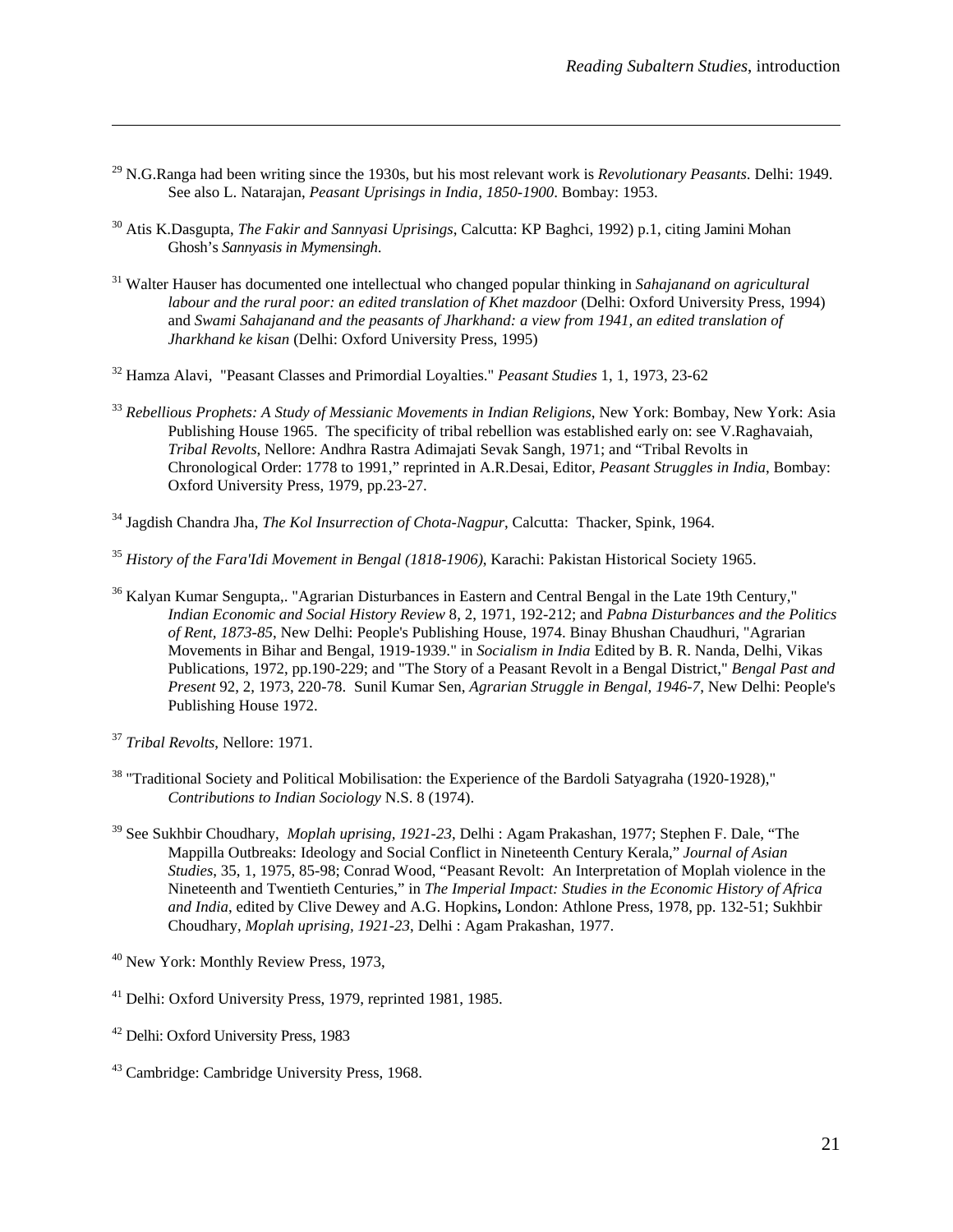- 44 For an early collection of articles, reprinted from *Modern Asian Studies*, see *Locality, province and nation: essays on Indian politics 1870-1940*, Edited by John Gallagher, Gordon Johnson and Anil Seal, Cambridge: Cambridge University Press, 1973.
- 45 Tapan Raychaudhuri, "Indian nationalism as animal politics," *The Historical Journal*, 22, 1979, 747-63. See also Howard Spodek, "Pluralist Politics in British India: The Cambridge Cluster of Historians of Modern India," *The American Historical Review*, 84, 3, 1979, 688-707.
- 46 A.R.Desai had opened up this line of inquiry in 1948. His *Social Background of Indian Nationalism* (Bombay: Popular Prakashan, 1948, reprinted 1954, 1959, and 1966) was the first "attempt to give a composite picture of the complex and variegated process of the rise of Indian nationalism and its various manifestations." In a long chapter on the "Rise of New Social Classes in India," he argued that,
	- one striking characteristic of the new social classes was their national character. This was due to the fact that *they were integral parts of a single national economy* of India and *further, they lived under a single state regime*. This engendered a community of economic, political and other interests [among] the members of each of the new social classes on an all-India national basis .... [T]hey felt an urge to organise themselves on an all-India scale and [to] start [a] movement to advance their common interests on a national basis. [pp. xii, 214. Italics original.]
- 47 See Stein 1990; and more generally, Peter Novick, *That Noble Dream: The "Objectivity Question" and the American Historical Profession*, Cambridge: Cambridge University Press, 1988.
- 48 See Bernard S. Cohn, *An Anthropologist among the Historians and Other Essays*, New York and Delhi: Oxford University Press, 1987, with an introduction by Ranajit Guha.
- 49 James C. Scott, *The Moral Economy of the Peasant: Rebellion and Subsistence in Southeast Asia*, New Haven: Yale University Press, 1976. Samuel Popkin*, The Rational Peasant: The Political Economy of Rural Society in Vietnam*, Berkeley: University of California Press, 1979.
- 50 E.P.Thompson, "The Moral Economy of the English Crowd in the 18th Century*," Past and Present*, 50, 1971, 76-136. George Rude, *The Crowd in History: A Study of Popular Disturbances in France and England, 1730-1848*, New York: Pantheon, 1968.
- 51 See Eric R. Wolf, *Peasant Wars in the Twentieth Century*, Harper: New York, 1969.
- <sup>52</sup> *Strategems and Spoils: A Social Anthropology of Politics*, New York: Schocken Books, 1969.
- 53 London: Verso.

- 54 His inaugural essay in *SSI* containing this formulation is also the first essay on "methodology" in the 1988 collection of seminal essays, *Selected Subaltern Studies,* in which the quote is on p.40
- 55 See David Ludden, "Orientalist Empiricism and Transformations of Colonial Knowledge." In *Orientalism and The Post-Colonial Predicament*, Edited by C.A. Breckenridge and Peter Van der Veer. Philadelphia: University of Pennsylvania Press, 1993, pp.250-78.
- 56 Barrington Moore, *The Social Origins of Dictatorship and Democracy: Lord and Peasant in the Making of the Modern World*, Boston: Beacon Press, 1966.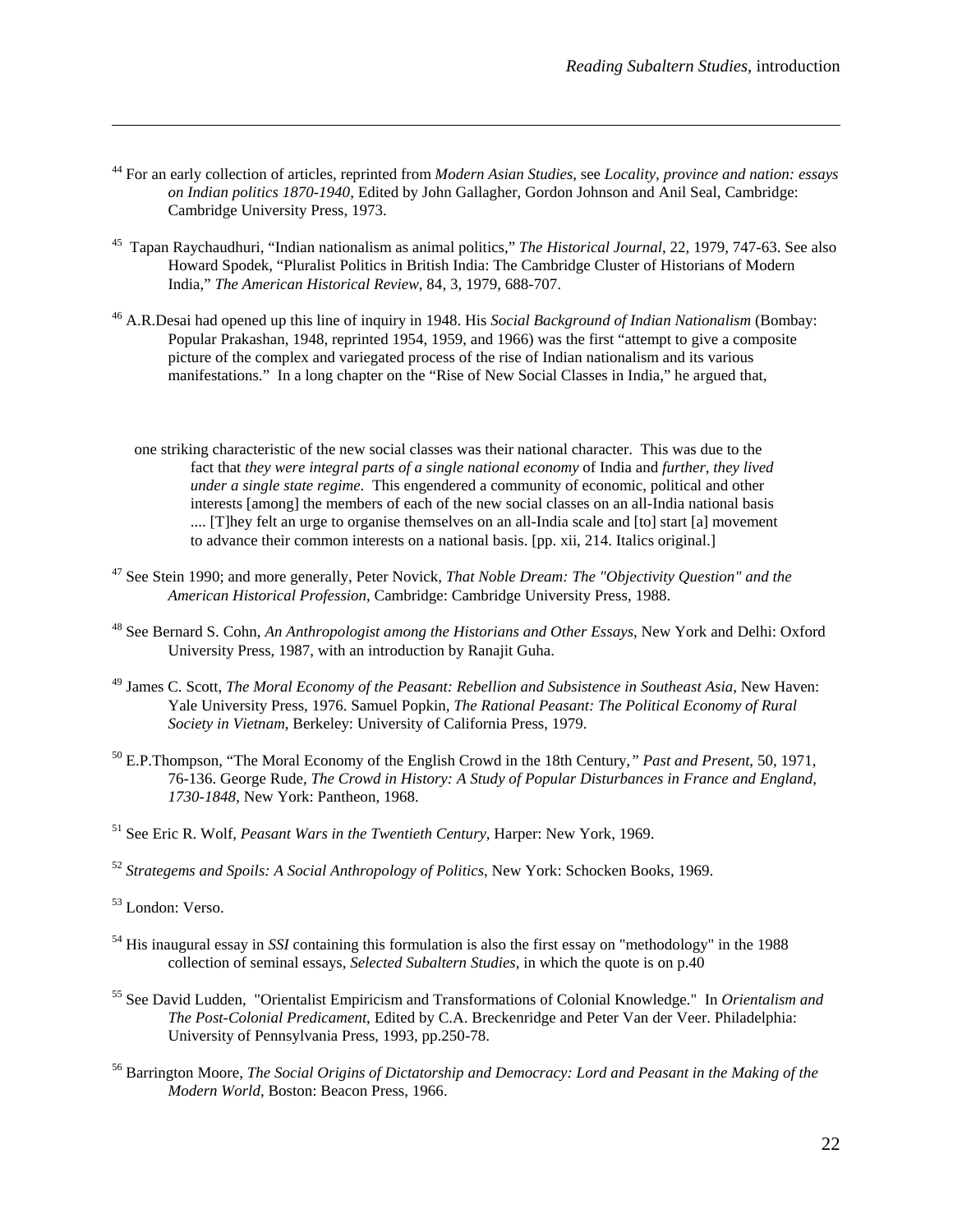- <sup>57</sup> First English edition, London: Weidenfeld and Nicolson, 1966
- 58 Kathleen Gough, "Agrarian Relations in Southeast India, 1750-1976," *Review*, 2, 1, 1978, 25-54, and *Rural Society in Southeast India*, New York: Cambridge University Press, 1971. See also Andre Beteille*, Caste, Class, and Power: Changing Patterns of Social Stratification in a Tanjore Village*, Berkeley: University of California Press, 1965; and Gerald D. Berreman, *Hindus of the Himalayas: Ethnography and Change*, Berkeley: University of California Press, 1972.
- 59 Alam 1983, Copland 1983, \*R.Das Gupta 1985.

- 60 Tariq Ali, *Can Pakistan Survive*, London: Verso, 1983.
- 61 See Peter Hardy, *The Muslims of British India*, Cambridge: Cambridge University Press, 1972; and *Communal and pan-Islamic trends in colonial India*, edited by Mushirul Hasan, Delhi: Manohar, 1981.
- 62 Mushirul Hasan*, Legacy of a divided nation : India's Muslims since independence*, Boulder: Westview Press, 1997.
- 63 Christopher Baker and David Washbrook*, South India: Political Institutions and Political Change*, Cambridge: Cambridge University Press, 1975. Sugata Bose*, Agrarian Bengal: Economy, Social Structure, and Politics.* Cambridge: Cambridge University Press, 1986. Ayesha Jalal, *The Sole Spokesman: Jinnah, the Muslim League and the Demand for Pakistan*, Cambridge: Cambridge University Press, 1985. David Washbrook, *The Emergence of Provincial Politics: The Madras Presidency, 1870-1920,* Cambridge: Cambridge University Press, 1976.
- 64 See John Broomfield, "The Regional Elites: A Theory of Modern Indian History," *Indian Economic and Social History*, 3, 3, 1966, 279-90.
- 65 See however Sumit Sarkar, "Hindu-Moslem Relations in Swadeshi Bengal," *Indian Economic and Social History Review*, 1972, 9, 163-216.
- 66 D.N.Dhanagare, *Agrarian Movements and Gandhian Politics*, Agra: Institute of Social Sciences, Agra University, 1975; "Peasant Protest and Politics: The Tebhaga Movement in Bengal, 1946-7." *Journal of Peasant Studies* 3, no. 3 (1976): 360-78; and "Agrarian Conflict, Religion and Politics: The Moplah Rebellions in Malabar in the Nineteenth and Early Twentieth Centuries." *Past and Present* 74 (1977): 112-41. Majid Hayat Siddiqi, *Agrarian Unrest in North India: The United Provinces, 1918-1922*, New Delhi: Oxford University Press, 1978. Gyanendra Pandey, *The ascendancy of the Congress in Uttar Pradesh.*
- 67 On traditionalism and developmentalism in agrarian power relations, see David Ludden, *An Agrarian History of South Asia*, Cambridge: Cambridge University Press, 1999.
- 68 Bipan Chandra, *The Rise and Growth of Economic Nationalism in India: Economic Policies of the Indian National Leadership, 1880-1905*, Delhi: People's Publishing House, 1966.
- <sup>69</sup> *A Tryst With Destiny: A study of economic policy resolutions of the Indian National Congress passed during the last 100 years*, edited by A. Moin Zaidi, New Delhi: Indian Institute of Applied Political Research, 1985, p.54.
- 70 A good account of this environment is Francine Frankel, *India's Political Economy, 1947-1977: The Gradual Revolution*, Princeton: Princeton University Press, 1978. I have argued for the enduring connection between research in agrarian history and debates about development policy in "Agricultural Production and Indian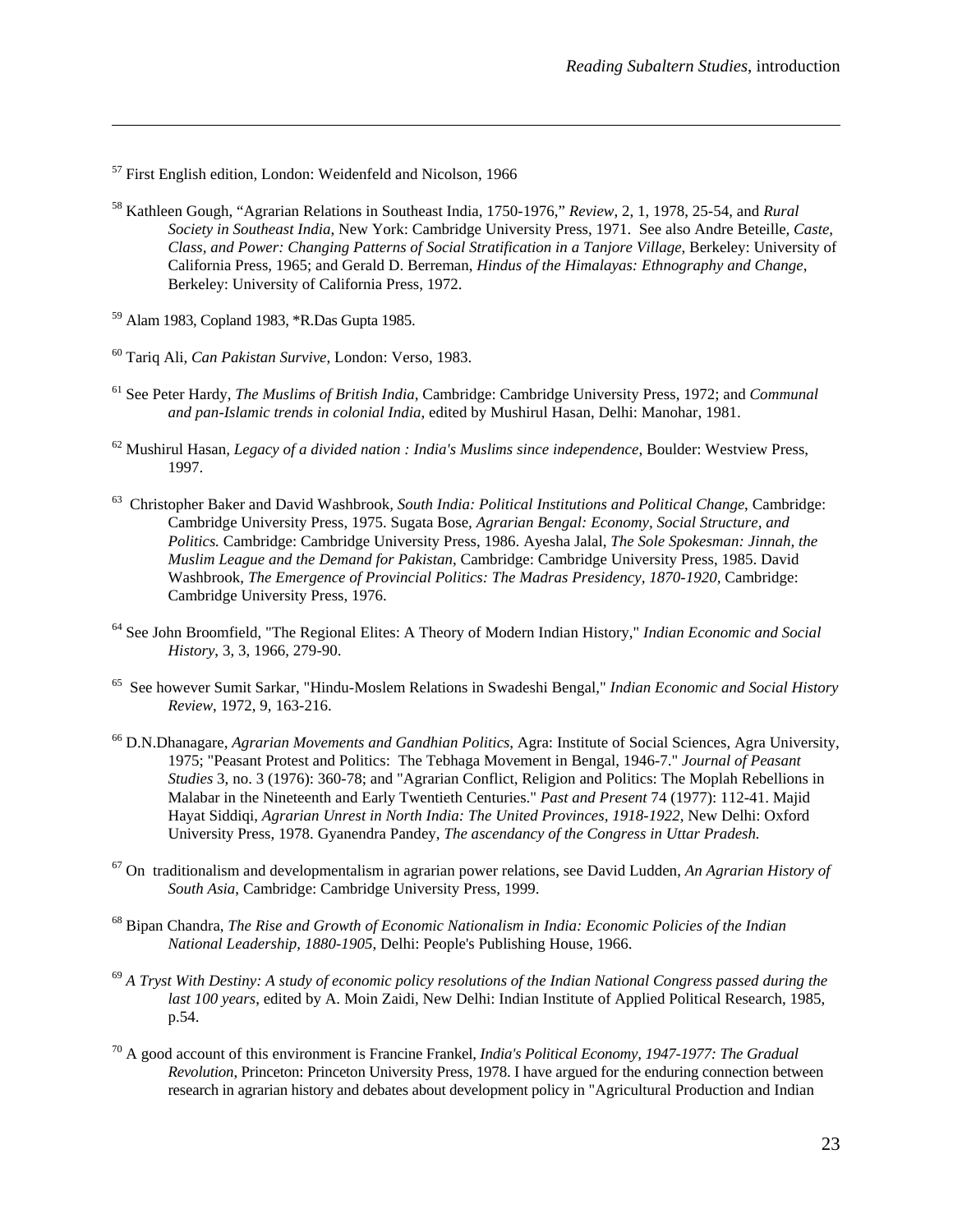History," in *Agricultural Production and Indian History,* edited by David Ludden, Delhi: Oxford University Press, pp.1-35

<sup>71</sup> *Subaltern Studies Reader*, p.xii.

- $72$  1975-6 is taken to be turning point in many discussions of recent trends in Indian political culture: see Uma Chakravarti, "Saffroning the Past: Of Myths, Histories, and Right-Wing Agendas*," Economic and Political Weekly*, January 31, 1998, 225-232.
- 73 Amrita Basu, "Mass Movement or Elite Conspiracy? The Puzzle of Hindu Nationalism," In *Contesting the Nation*, pp.55-80.
- 74 An excellent case study is Sanjib Baruah, *India Against Itself: Assam and the Politics of Nationality*. Philadelphia: University of Pennsylvania Press, 1999.
- 75 Gail Omvedt, *Reinventing Revolution: New Social Movements and the Socialist Tradition in India*, ME Sharpe: Armonk, 1993. For comparable cases, see *Between Resistance and Revolution: Cultural Politics and Social Protest*, edited by Richard Fox and Orin Starn, Rutgers University Press, New Brunswick, 1997
- <sup>76</sup> Yale University Press, New Haven, 1986.
- 77 *Contesting Power: Resistance and Everyday Social Relations in South Asia*, edited by Gyan Prakash and Douglas Haynes, Berkeley: University of California Press, 1991.
- 78 Frederic Jameson, *Postmodernism, or, The cultural logic of late capitalism*, Durham: Duke University Press, 1991.
- $79$  Arturo Escobar, "Imagining a Post-Development Era? Critical Thought, Development and Social Movements," *Social Text*, 31-23, 1992, 20-56, and *Encountering Development: The Making and Unmaking of the Third World*, Princeton: Princeton University Press, 1995.
- 80 See *The Development Dictionary: A Guide to Knowledge as Power*, edited by Wolfgang Sachs, London: Zed Books, 1992.
- 81 James Scott, *Seeing like a state: how certain schemes to improve the human condition have failed*, New Haven: Yale University Press, 1998.
- 82 Moishe Postone, "Political Theory and Historical Analysis," in *Habermas and the Public Sphere*, edited by Craig Calhoun, Cambridge and London: MIT Press, 1992, pp.175-6.
- 83 Gyanendra Pandey 1992. Partha Chatterjee 1995.
- 84 Benedict Anderson*, Imagined Communities: reflections on the origin and spread of nationalism*, Revised and extended edition, London and New York: Verso, 1991). The emergence of a new discourse of nationality is much discussed. A useful point of entry is David Lloyd, "Nationalisms against the State," in *The Politics of Culture in the Shadow of Capital*, edited by Lisa Lowe and David Lloyd, Durham: Duke University Press, 1997, pp.173-198
- 85 Thomas L. Haskell, "The New Aristocracy," *New York Review of Books*, December 4, 1997, p.47.
- 86 Eric Hobsbawm, *The Age of Extremes: A History of the World, 1914-1991*, Vintage, new York, 1996 (first edition, 1994), pp.558-9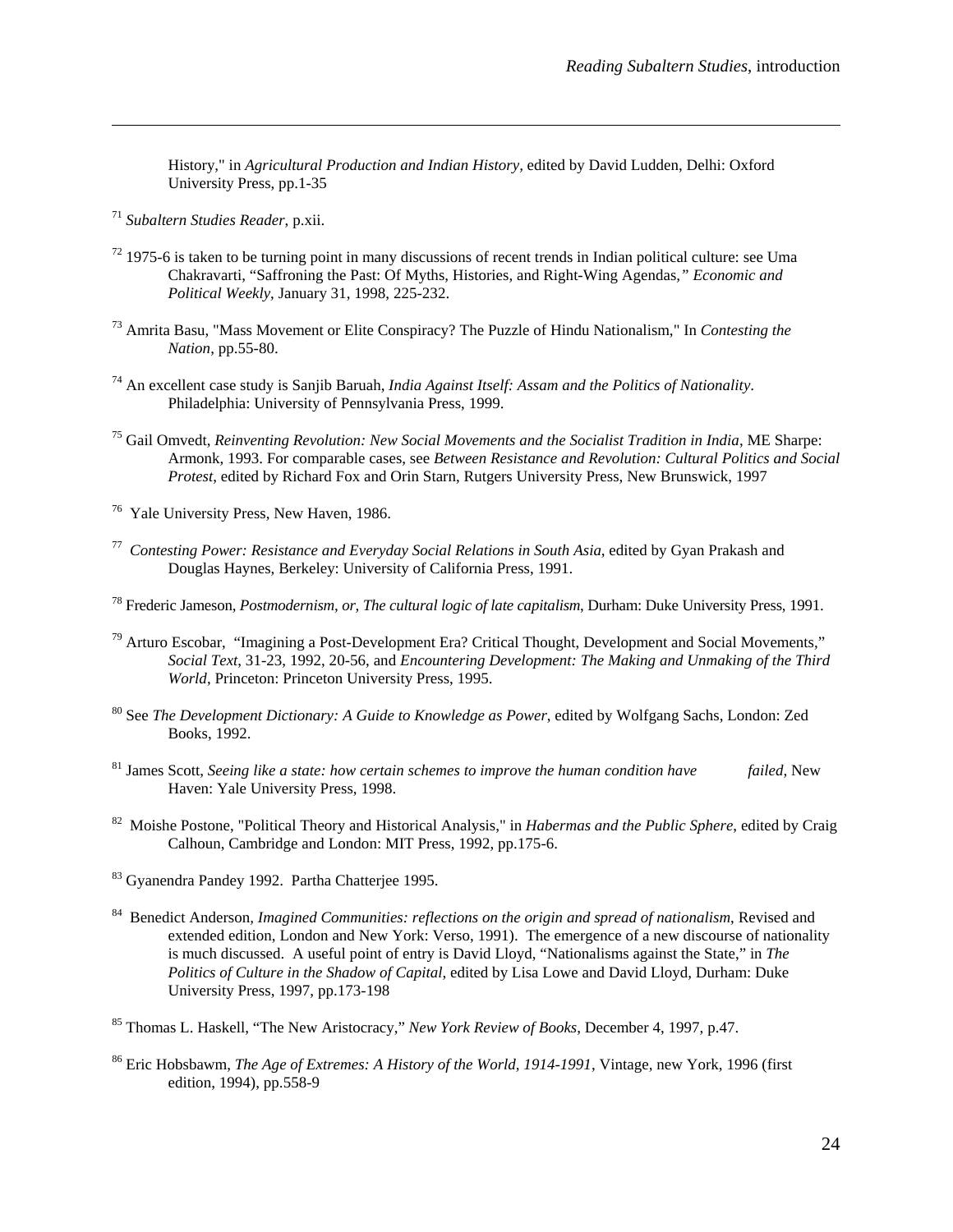- <sup>87</sup> A good discussion in the South Asian Context is "Culture, Nationalism, and the Role of Intellectuals: An Interview," in Aijaz Ahmad*, Lineages of the Present: Political Essays*, Delhi: Tulika, 1998, pp.396-428
- 88 A critical review of the general trend is in Bryan Palmer, *Descent into discourse: the reification of language and the writing of social history*. Philadelphia: Temple University Press, 1993.
- 89 *A Subaltern Studies Reader*, p.ix.

- 90 David Arnold, *The Congress in Tamilnad: nationalist politics in South India, 1919-1937*, London : Curzon Press, 1977. David Hardiman, *Peasant nationalists of Gujarat : Kheda District, 1917-1934*, Delhi and New York : Oxford University Press, 1981. Gyanendra Pandey, *The ascendancy of the Congress in Uttar Pradesh, 1926-34 : a study in imperfect mobilization*, Delhi and New York : Oxford University Press, 1978. Sumit Sarkar, *Swadeshi Movement in Bengal 1903-08,* New Delhi: People's Publishing House, 1973. Sumit Sarkar had also published a *Bibliographical survey of social reform movements in the eighteenth and nineteenth centuries*, New Delhi : Motilal Banarsidass, 1975.
- <sup>91</sup> Paris: 1963; second edition, Delhi: Orient Longman, 1982; reprinted with a foreword by Amartya Sen by Duke University Press, Durham NC, 1996.
- 92 Its counterpoint is Eric Stokes, *English Utilitarians and India*, Oxford: Oxford University Press, 1959.
- 93 "*Neel-Darpan*: The Image of a Peasant Revolt in a Liberal Mirror," *Journal of Peasant Studies*, 2, 1, 1974: 1-46. He also wrote some other short pieces. For biography and publications, see *SSVIII*, pp. 222-8.
- <sup>94</sup> Sathyamurthy 1990 has the most extensive account of his work.
- <sup>95</sup> *Subaltern Studies XI* introduces a new editor, Pradeep Jeganathan, and is subtitled *Gender, Community, and Violence.*
- <sup>96</sup> \*Alam 1983, Arnold 1984, Chatterjee 1983, Chopra 1982, Gupta 1985, \*Das Gupta, \*Singh et al 1984.
- 97 See \*Sivaramakrishnan 1995.
- <sup>98</sup> Concerning his act of rejection, Ranajit Guha says, "a statement of this kind was irreverence approaching sheer impudence for many in authority." *Subaltern Studies Reader*, p.xiv.
- 99 \*J.Alam 1983, \*Bahl 1997, Bayly 1988, \*DasGupta 1986, Freitag 1984, Lochan 1987 \*Masselos 1992, Mukherjee 1988, O'Hanlon and Washbrook 1992, Stein 1990.
- 100 \*J.Alam 1983, S.Alam 1993, \*Bahl 1997, \*Balagopal 1989, Mishra 1983, \*Singh et al 1984, \*Masselos 1992 , Yadav 1989, \*Cooper 1994, Mukherjee 1988, \*Chaudhury 1986, Chaudhuri 1986, \*DasGupta 1986, Hauser 1991, Perusek 1992, and Siddiqi 1985.
- 101 \*DasGupta 1986, \*Bahl 1997, Bayly 1988, \*Sarkar 1997, \*Balagopal 1989, Brass 1991, Mukherjee 1988, \*O'Hanlon1988, and O'Hanlon and Washbrook 1992.
- <sup>102</sup> *The Book Review* Volume XXI Number 6 June 1997 p. 5-7

104 See Craig Brandist, "The Official and the Popular in Gramsci and Bakhtin," *Theory, Culture and Society*, XIII, 2, May 1996, 59-74.

<sup>&</sup>lt;sup>103</sup> Currie 1995.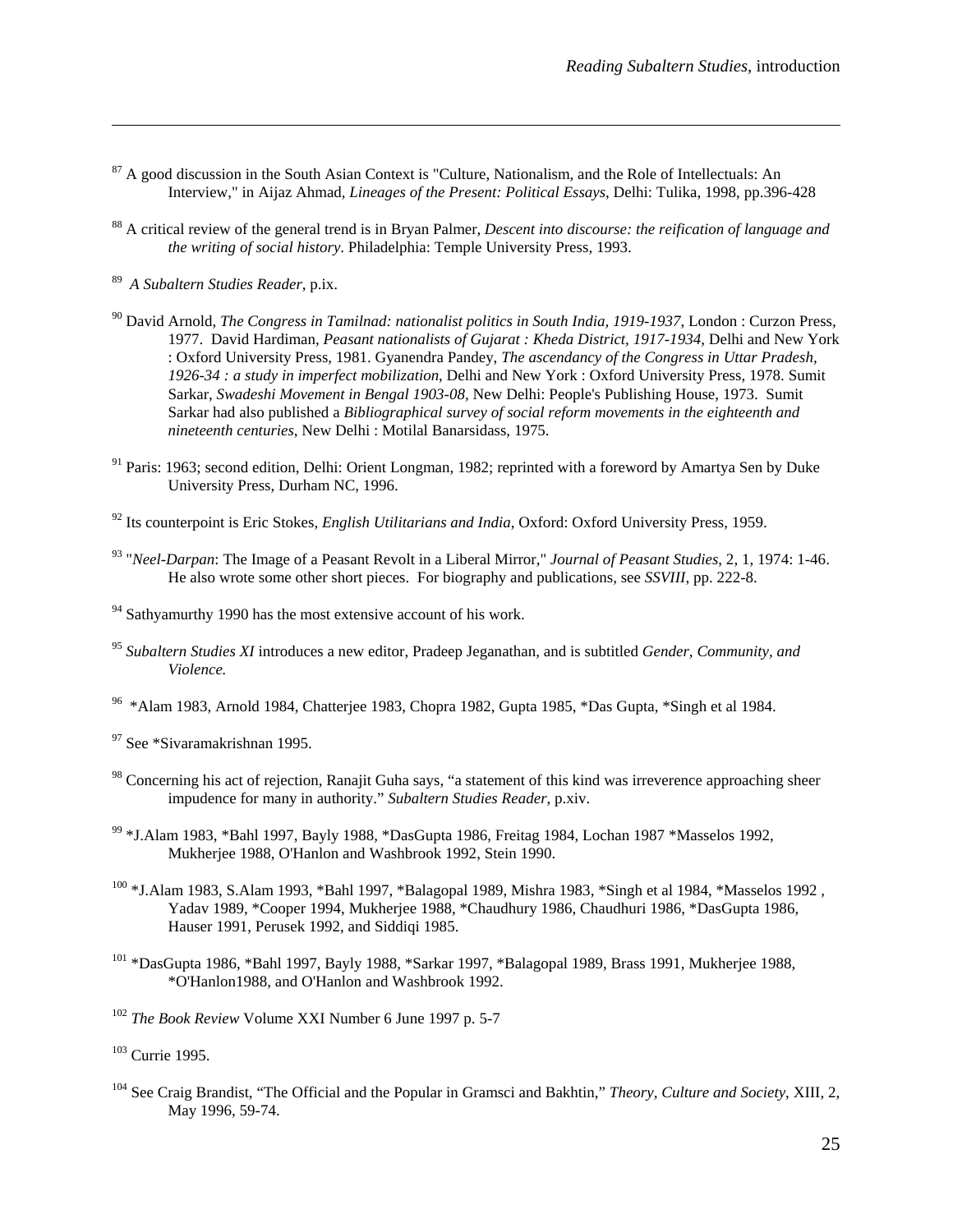<sup>105</sup> *Subaltern Studies Reader*, p.ix, and xxii, n9.

1

- <sup>106</sup> Ranajit Guha often gives the impression of a battle raging. The *SSIII* preface includes this: "these publications, we are delighted to acknowledge, have not gone unnoticed. Although the big guns of the academic press are yet to open up -- that old-fashioned artillery operates with the tardiness of a medieval siege and takes its time to be moved into position -- a sufficient number of reviews have already appeared and raised a host of questions.... Negativity is therefore the *very raison* d'etre as well as the constitutive principle of our project.... It is this negativity, this critical drive, which enables Subaltern Studies to disturb the charmed and almost soporific smugness of established scholarship."
- 107 Dipesh Chakrabarty, "Invitation to a Dialogue," *SSIV*, pp.376, 364. In his Introduction to *A Subaltern Studies Reader,* Ranajit Guha characterises the ethos of the Collective as an "insistence on a solidarity that would not reduce individual voices, styles, and approaches to a flat and undifferentiated uniformity"(p.ix).
- 108 "In Search of a Subaltern Lenin," *SSV*, p.237
- <sup>109</sup> Introduction to Cohn, *An Anthropologist among the Historians*, especially pp.xx-xxiv.
- 110 See *The New Cultural History*, edited and with an introduction by Lynn Hunt, Berkeley: University of California Press, 1989; and *Telling the truth about history*, edited by Joyce Appleby, Lynn Hunt, and Margaret Jacob, New York: Norton, 1994.
- <sup>111</sup> Methodological statements are in Amin 1995, Charkabarty 1992b, 1997, 1998, Chatterjee 1995, Pandey 1995, Prakash 1990b.
- <sup>112</sup> This site [\(http://www.lib.virginia.edu/area-studies/subaltern/ssallau.htm](http://www.lib.virginia.edu/area-studies/subaltern/ssallau.htm)) was developed by Frank Conlon, Henry Schwarz, Philip McEldowney, and others. Relevant material is also available through my homepage, http://www.sas.upenn.edu/~dludden
- 113 Freitag 1984, Brennan 1984, Yang 1985
	- $114$  See note 107.
	- <sup>115</sup> *Selected Subaltern Studies,* p.v. Gayatri Chakravorty Spivak's widely cited article, "Can the Subaltern Speak?" also appeared in 1988, in *Marxism and The Interpretation of Culture*, edited by Cary Nelson and Lawrence Grossberg, London: Macmillan, pp. 271-313.
	- <sup>116</sup> This reframing of Indian history was later elaborated by new collective member, Gyan Prakash 1990b, 1992a, 1994. For a critical discussion of postcolonial formulations, see Arif Dirlik, "The Postcolonial Aura: Third World Criticism in the Age of Global Capitalism," *Critical Inquiry*, 20, Winter, 1994, 328-356.

<sup>117</sup> Also McGuire 1986

- 118 Brass 1991; O'Hanlon and Washbrook 1992; and Prakash 1990, 1992a, 1992b, 1994.
- 119 K.Sivaramakrishnan, *Modern forests: statemaking and environmental change in colonial eastern India*, Stanford : Stanford University Press, 1999; and A*grarian Environments: Resources, Representations, and Rule in India*, edited by Arun Agarwal and K.Sivaramakrishnan. Duke University Press, Durham, 2000.

<sup>120</sup> Delhi and New York: Oxford University Press.

121 Hardiman 1996.